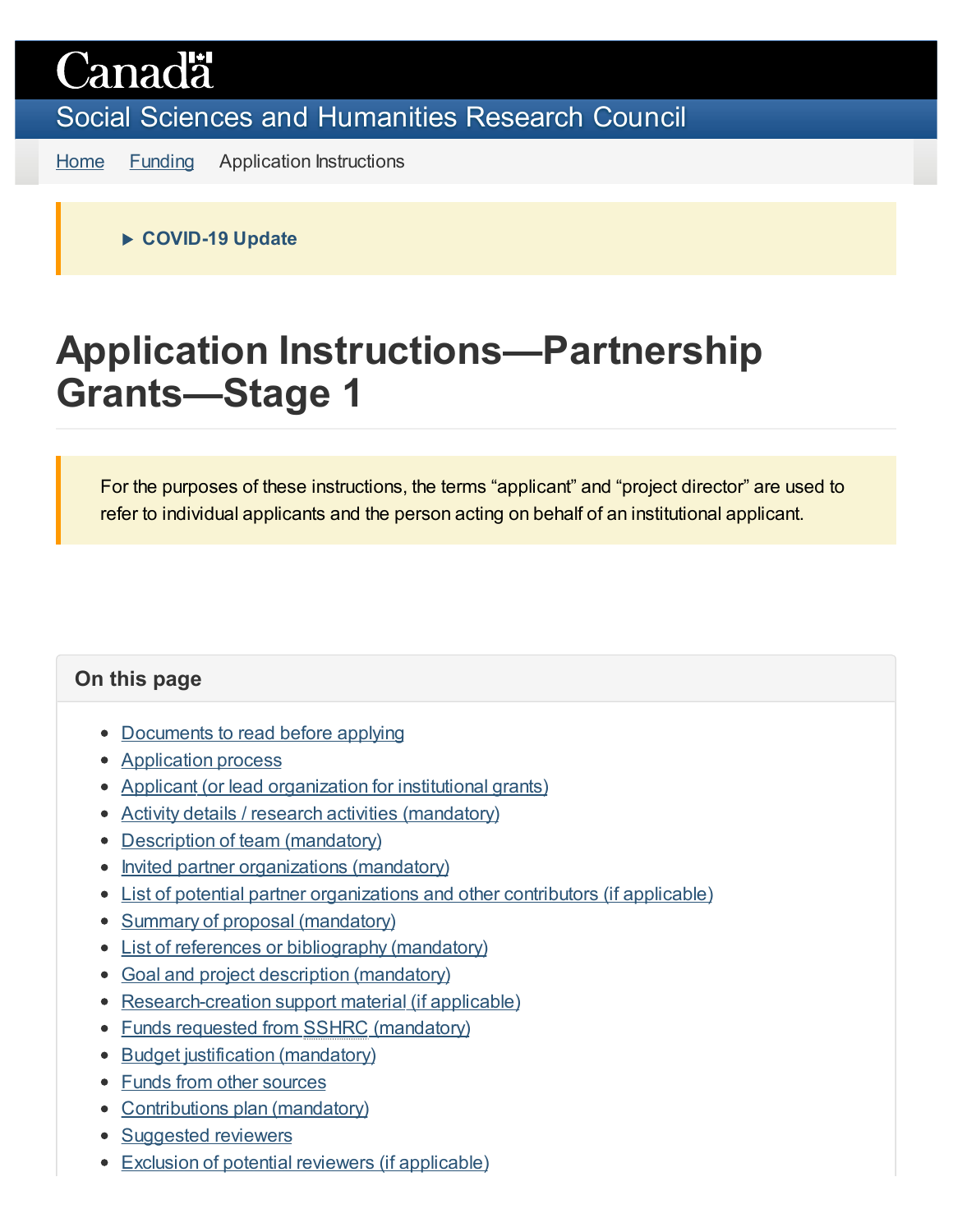## <span id="page-1-0"></span>**Documents to read before applying**

#### $\blacktriangleright$  Important links

#### $\blacktriangledown$  Helpful tips

Write your proposal in clear, plain language. Use non-technical terms that can be understood by a range of audiences with varied areas of expertise.

SSHRC advocates for the practices listed below when applicable in your application. In addition, costs related to these activities are eligible:

- responsible research data management strategies;
- open access publishing activities;
- dissemination in both official languages;
- promotion and support of official language minority communities; and
- effective research training.

#### **Tools for research and related activities**

In addition to the description of your overall proposal, if you are submitting a request for support for a tool for research or related activities, consult SSHRC's Guidelines for Support of Tools for Research and Related Activities. The Guidelines are intended to provide assistance to [researchers](https://www.sshrc-crsh.gc.ca/funding-financement/policies-politiques/support_tools_soutien_outils-eng.aspx) submitting requests for support for tools distinct from a typical component of a research grant. If your review of the Guidelines and the Canada [Foundation](http://www.innovation.ca/en) for Innovation website indicates that your tool request corresponds with SSHRC requirements, include in your description the points outlined in the [Guidelines](https://www.sshrc-crsh.gc.ca/funding-financement/policies-politiques/support_tools_soutien_outils-eng.aspx) for Support of Tools for Research and Related Activities.

If you experience technical difficulties, contact the [helpdesk](mailto:webgrant@sshrc-crsh.gc.ca) as early as possible in the application process. The helpdesk has a higher volume of requests during peak [periods](https://www.sshrc-crsh.gc.ca/help-aide/index-eng.aspx) (i.e., September 1 to December 1) and on deadline days.

## <span id="page-1-1"></span>**Application process**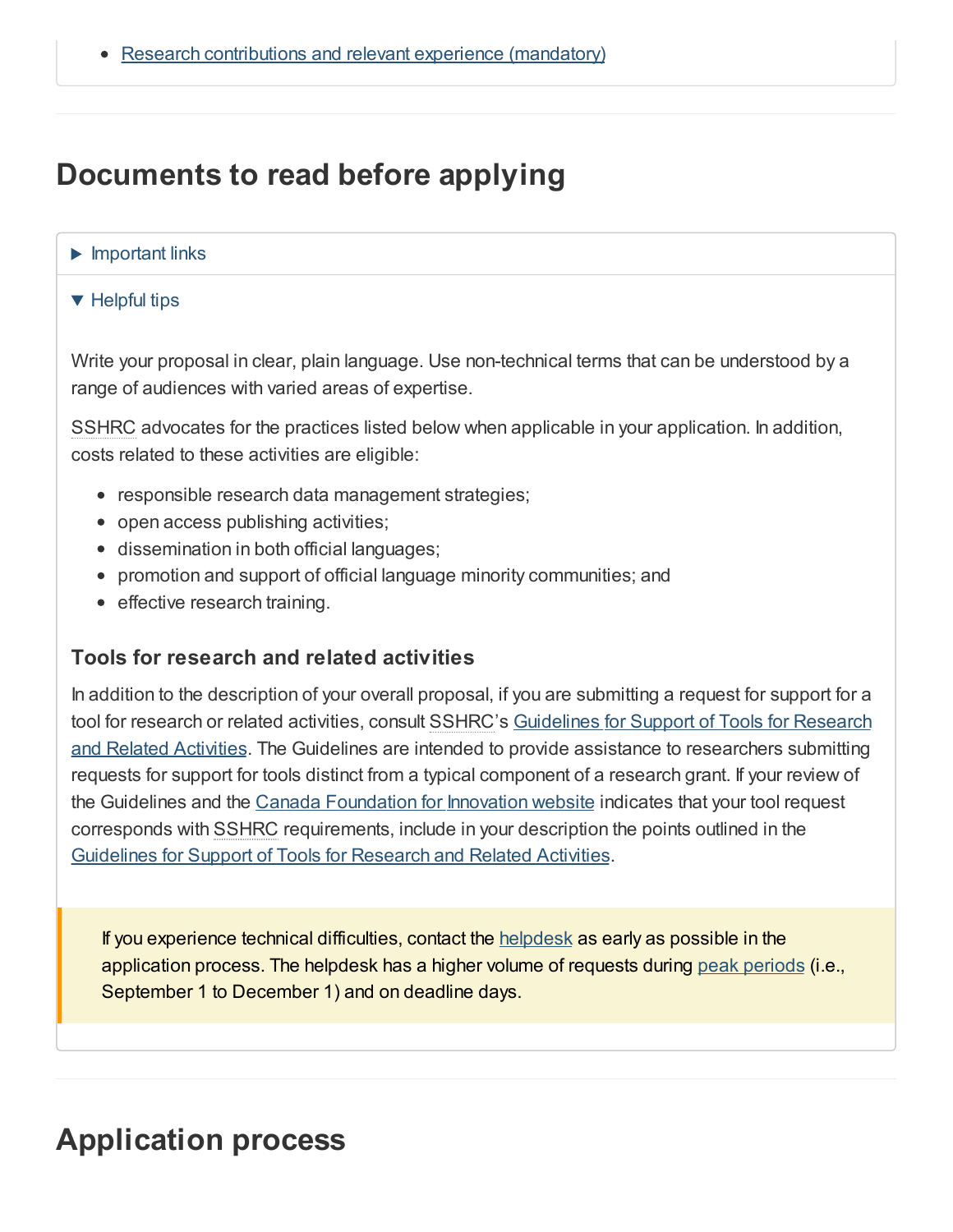Grant funds may be administered only by an eligible [postsecondary](https://www.sshrc-crsh.gc.ca/about-au_sujet/policies-politiques/statements-enonces/list_eligible_institutions-liste_etablissements-admissibles-eng.aspx) institution or eligible not-for-profit organization.

## **Accessibility**

If you need help completing online application forms due to circumstances arising from a [disability](https://www.sshrc-crsh.gc.ca/funding-financement/programs-programmes/definitions-eng.aspx#a31), contact your institution (scholarship liaison officer, research grant office or other applicant support office) as early in the application process as possible to investigate available supports. If your institution cannot provide help, or needs SSHRC to collaborate on a solution, contact SSHRC at [accommodation@sshrc](mailto:accommodation@sshrc-crsh.gc.ca)crsh.gc.ca. You can also contact SSHRC if you have questions or are seeking specific adaptation arrangements. You do not need to share your medical or sensitive personal information, and, to protect your privacy, should avoid doing so.

Frequently requested accommodations include, but are not limited to:

- one-on-one phone or video appointments to clarify funding program information or the application process, or receive technical support;
- alternative formats of online materials to enable access using assistive technology; and
- submission of the application (in full or part) through alternate means or format (e.g., hard copy, voice recording, or data entry by SSHRC staff on the applicant's behalf).

## **Applicant or project director responsibilities**

By clicking "Submit," the applicant or project director certifies that all information is accurate. They are also responsible for:

- completing all mandatory fields (bold labels);
- attaching mandatory electronic files (application);
- ensuring all co-directors, co-applicants and collaborators have submitted their "Accept Invitation Form;"
- verifying and correcting the data until the "Verification Report" confirms verification; and
- clicking "Submit" (to research administrator) for approval by your institution's or organization's internal deadline. The electronic submission process ensures validation of the information by an institution's or organization's administrator before they forward your application to SSHRC on your behalf (status is "Forwarded"). Once processed by SSHRC, the status will change to "Received;" and
- ensuring that invited partner organizations have submitted their "Partner Invitation Form."

## **Research or financial administrator responsibilities**

By clicking "Forward" (Forward to SSHRC), **the research administrator or designated financial administrator for not-for-profit organizations** (institutional approval) certifies that:

• the applicant or project director: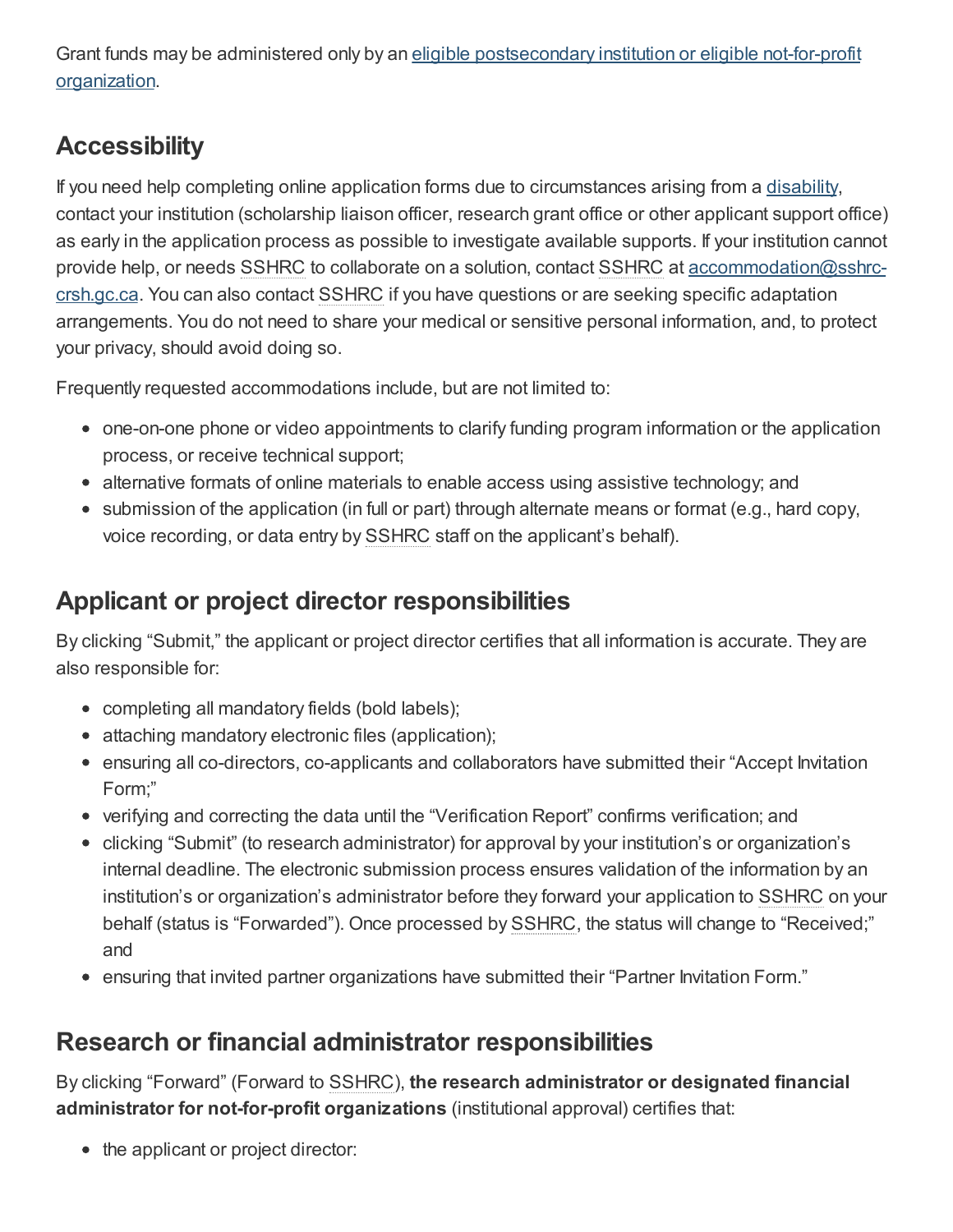- $\circ$  is affiliated with the institution or organization; and
- $\circ$  has the necessary time and facilities to carry out the activity;
- the postsecondary institution:
	- is willing to administer any grant received according to SSHRC policies;
	- $\circ$  agrees to take the necessary steps to ensure that machine-readable files or computer databases are preserved and accessible under conditions agreed to by the institution and the researcher;
	- $\circ$  will release funds to the successful candidate once all necessary certification requirements and conditions have been met;
	- will notify SSHRC of any change in the grant holder's status during the tenure of the grant; and
	- has verified that the budgetary estimates are in accordance with its rates and policies.

### **Electronic submission process and acknowledgement of receipt of applications**

Applicants must allow enough time for their institution's or organization's internal approval process, as specified by the relevant authorities. SSHRC will acknowledge receipt of your electronic application form and will assign you an application number. Cite this number in all correspondence with us.

Applications remain available for download via the SSHRC online system for **30 days after the deadline, after which they are deleted.**

### <span id="page-3-1"></span>**Attaching a document**

Many modules in your application will require you to attach a PDF document. You must follow the specified requirements for margins and font size, or your application will be deemed ineligible. An error message will appear if the file you are trying to attach does not meet the required specifications for page length and file size. Once you have attached the electronic file, we recommend you click "View attached file" to ensure you have the proper file and that your file is not corrupted.

## <span id="page-3-0"></span>**Identification (mandatory)**

#### **Program name**

Based on the objectives put forward in the [Insight](https://www.sshrc-crsh.gc.ca/funding-financement/umbrella_programs-programme_cadre/insight-savoir-eng.aspx), [Connection](https://www.sshrc-crsh.gc.ca/funding-financement/umbrella_programs-programme_cadre/connection-connexion-eng.aspx) and [Talent](https://www.sshrc-crsh.gc.ca/funding-financement/umbrella_programs-programme_cadre/talent-eng.aspx) programs, select and rank, in descending order of relevance, the program(s) related to your proposal.

**Select the [Talent](https://www.sshrc-crsh.gc.ca/funding-financement/umbrella_programs-programme_cadre/talent-eng.aspx) program only if your proposal is primarily for a partnered research training initiative**. Talent can be ranked only as entry #1. If you select the Talent program, you must select "Partnered research training initiatives" as a partnership approach in the **Activity [details/research](#page-6-0)** activities section.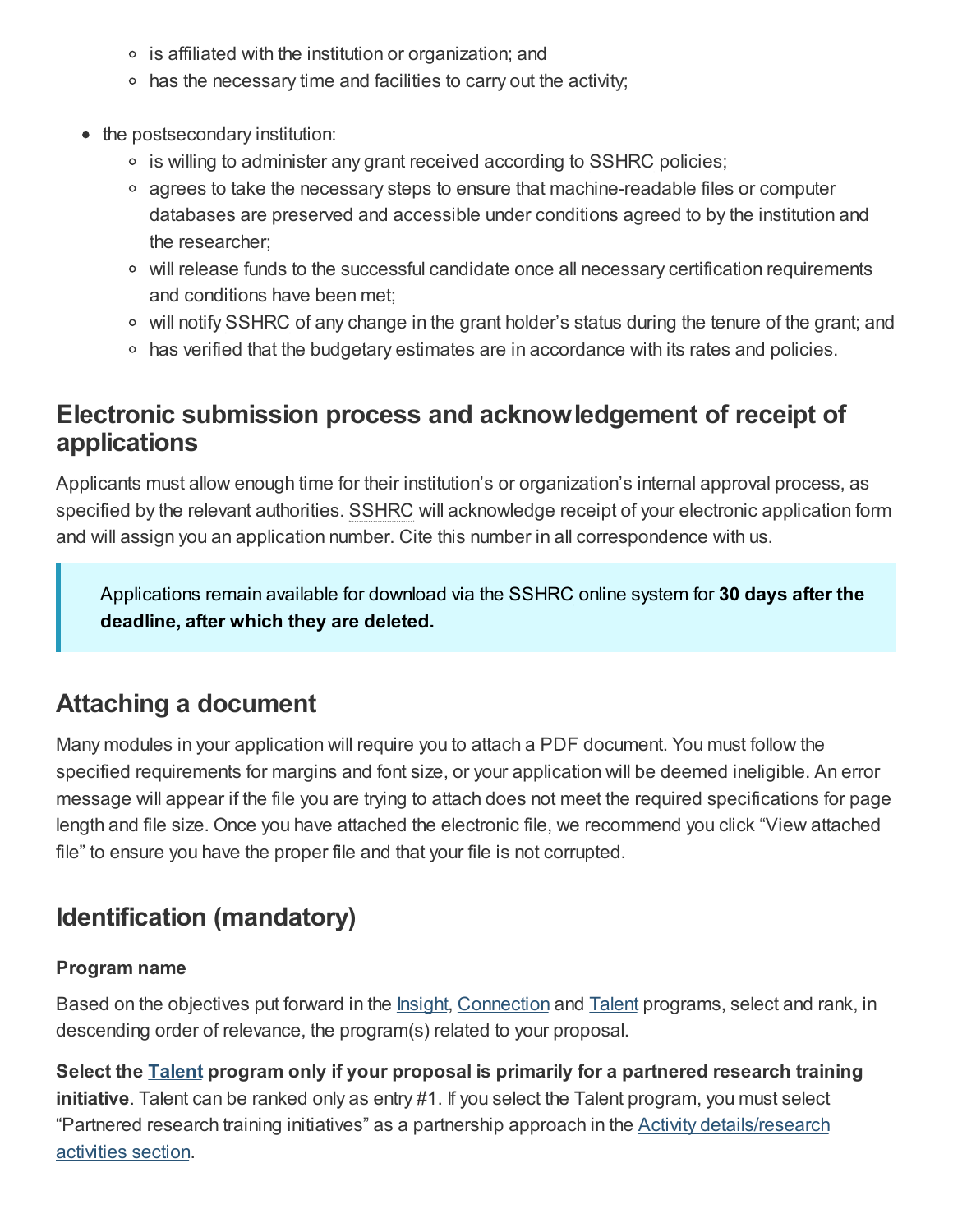### **Application title**

Provide a short, descriptive title for your proposal in non-technical terms. Restrict use of acronyms (e.g., UN, NATO). Use uppercase for only the first word of the title, proper nouns and acronyms.

### **Type of partnership**

Indicate whether this is a new or existing partnership. A new partnership is one that was developed for the purposes of submitting an application to this funding opportunity.

### **Joint initiatives**

See the [funding](https://www.sshrc-crsh.gc.ca/funding-financement/search_tool-outil_de_recherche-eng.aspx?tID=3) search tool for a complete list of joint initiatives that may be relevant to your application. If you want your project to be considered for one of these initiatives, select it in the drop-down list in the "Joint or special initiative" field in the Identification module.

#### **Research-creation proposals**

**Before you select "Yes,"** refer to the definition of [research-creation](https://www.sshrc-crsh.gc.ca/funding-financement/programs-programmes/definitions-eng.aspx#a22) for more information and examples of fields involving [research-creation.](#page-20-1) If you select "Yes," refer to Research contributions and relevant experience and the Guidelines for [Research-Creation](https://www.sshrc-crsh.gc.ca/funding-financement/policies-politiques/research_creation-recherche_creation-eng.aspx) Support Materials for instructions regarding creative outputs and support material.

### **Does your proposal involve Indigenous research, as defined by SSHRC?**

Select "Yes" if you wish to signal to the adjudication committee that your application should be reviewed in the context of SSHRC's definition of **[Indigenous](https://www.sshrc-crsh.gc.ca/funding-financement/merit_review-evaluation_du_merite/guidelines_research-lignes_directrices_recherche-eng.aspx) research** and its Guidelines for the Merit Review of Indigenous Research.

### **Project director**

Carefully review the **[Eligibility](https://www.sshrc-crsh.gc.ca/funding-financement/programs-programmes/partnership_grants_stage2-subventions_partenariat_etape2-eng.aspx#4) section of the Partnership Grants funding opportunity description before** completing this module. Enter complete information about the project director (the person responsible for the overall intellectual leadership of the partnership and accountable, with the host institution/organization, for coordinating the grant's overall financial and administrative aspects). If you have an existing SSHRC CV and wish to indicate a different position from the one already on record, use this section to enter a new organization, department or division.

## <span id="page-4-0"></span>**Applicant (or lead organization for institutional grants)**

Enter complete information about the applicant (the institution or organization that will manage or administer the funds). Along with the information requested, enter the contact person at the organization.

## **Names and initials**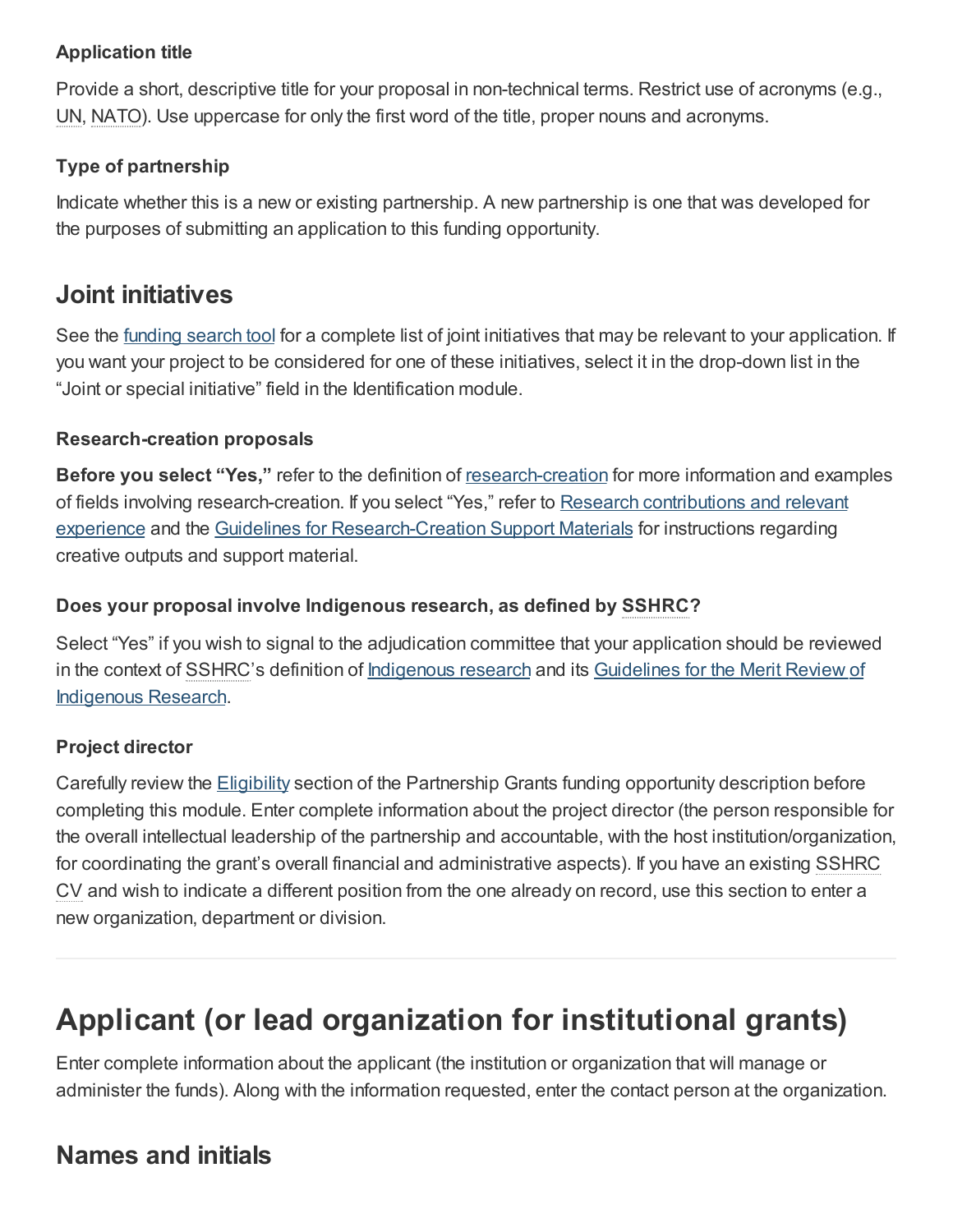This information has automatically been transferred from your account. To change your family name or first name, you must contact [webgrant@sshrc-crsh.gc.ca](mailto:webgrant@sshrc-crsh.gc.ca). To change your initials, you must return to the "My Account" section of your portfolio to update the information.

## **Organization**

The organization has automatically been transferred from the "current position" screen of your CV. To have a different affiliation on record for this application, click "List…" and make the necessary selection.

## **Address**

Complete the address section only if the department is not listed.

### **Administering organization (individual grants) or lead organization (institutional grants)**

Only an eligible Canadian institution or [organization](https://www.sshrc-crsh.gc.ca/about-au_sujet/policies-politiques/statements-enonces/list_eligible_institutions-liste_etablissements-admissibles-eng.aspx) can administer grant funds. Institutions or not-forprofit organizations interested in administering SSHRC individual or institutional grants must meet the Institutional Eligibility Requirements for the [administration](http://science.gc.ca/eic/site/063.nsf/eng/h_3D5FA603.html?OpenDocument) of grants and awards, which is independent of the application process.

## **Host organization involvement (mandatory)**

**Maximum one page**

Partnership Grants are institutional/organizational applications. At Stage 1, you must attach a letter of engagement from your host institution/organization, written on official letterhead and signed by appropriate officials. While the host institution/organization does not need to confirm its contribution to the partnership at this stage, the letter should explain how the host institution/organization plans to be involved in [support](https://www.sshrc-crsh.gc.ca/funding-financement/policies-politiques/cash_inkind-especes_en_nature-eng.aspx)ing the partnership (e.g., infrastructure, cash and/or in-kind support, services, training, etc.). The letter of engagement should include a statement confirming the institution/organization's commitment to equity, diversity and inclusion (EDI) and details about the support it will provide to advance the partnership's EDI plan (refer to SSHRC's Guide to Addressing Equity, Diversity and Inclusion [Considerations](https://www.sshrc-crsh.gc.ca/funding-financement/apply-demande/guides/partnership_edi_guide-partenariats_guide_edi-eng.aspx) in Partnership Grants Applications). In addition, the letter should provide an overview of the host institution/organization's research and related priorities/strategy, and of how the proposed partnership will advance those objectives.

If applicable, the letter of support should also include contributions from departments within the host institution.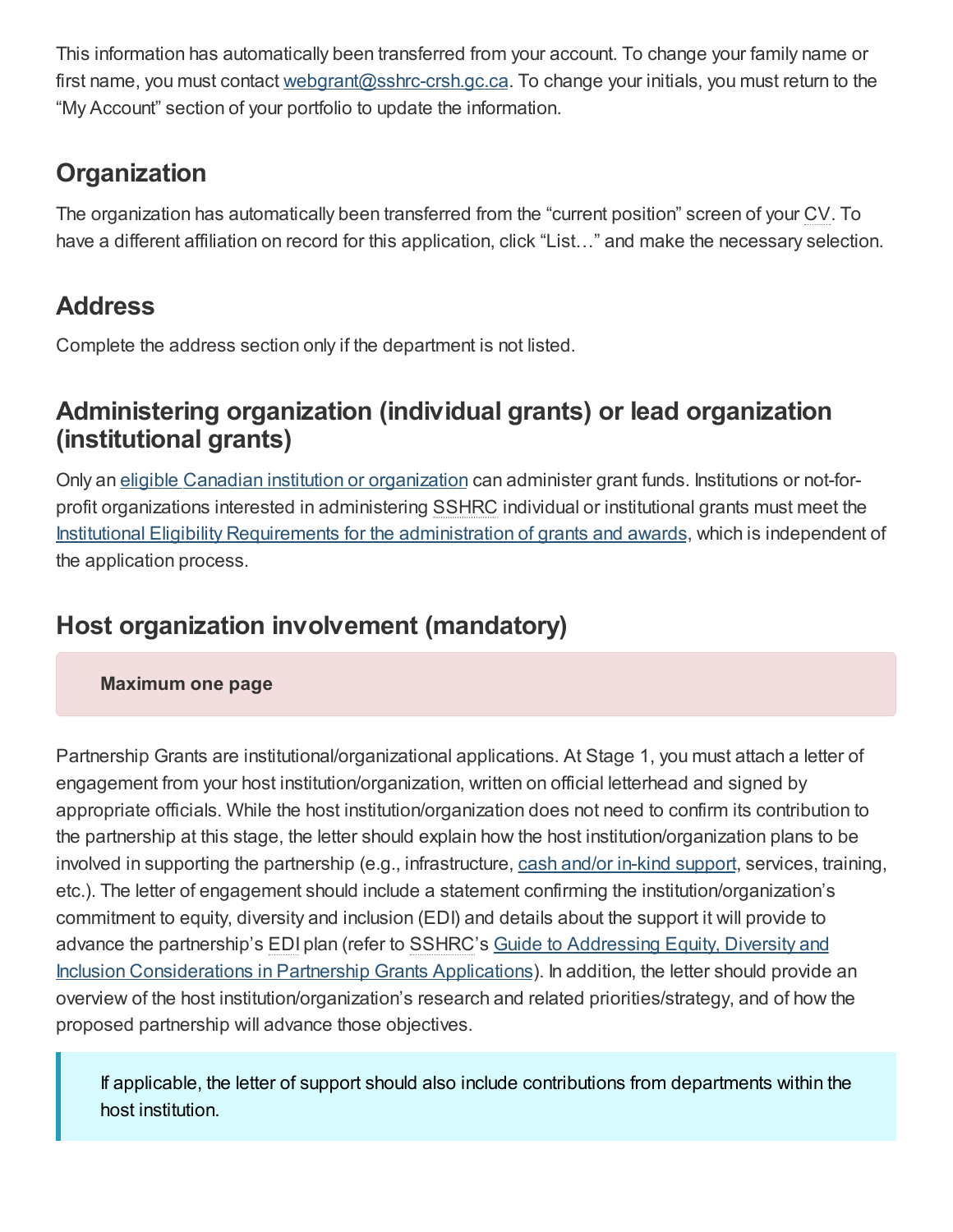#### **Maximum two pages**

When a not-for-profit organization is the administering organization and proposes to manage the funds, you must include the following information:

- the mandate of the organization;
- descriptions of the staff position(s) assigned to the proposed project and the qualifications of individuals in these positions;
- an overview of the organization's outcomes and, if applicable, specific outcomes related to research;
- discussion of research protocols, including the freedom to conduct research and publish findings;
- proof of incorporation; and
- the organization's website.

## <span id="page-6-0"></span>**Activity details / research activities (mandatory)**

### **Ethics**

State whether or not your proposal involves human beings as research subjects. If it does, select "Yes" and consult the Tri-Council Policy Statement: Ethical Conduct for Research Involving [Humans—TCPS](https://ethics.gc.ca/eng/policy-politique_tcps2-eptc2_2018.html) 2 (2018) and submit your proposal to your organization's research ethics board.

### **Keywords**

List keywords, separated by semicolons, that best describe your proposal.

### **Disciplines, areas of research, temporal periods, geographical regions and countries**

Indicate and rank each entry relevant to your proposal, with Entry 1 as the most relevant and the last entry the least relevant.

### **Partnership approaches**

Partnership arrangements are defined by the nature of the activity/activities to be carried out. Select one or more possible formal [partnership](https://www.sshrc-crsh.gc.ca/funding-financement/programs-programmes/definitions-eng.aspx#a10) approaches in the drop-down menu. If your approach is not listed, select "Other" from the list and type your approach in the box provided.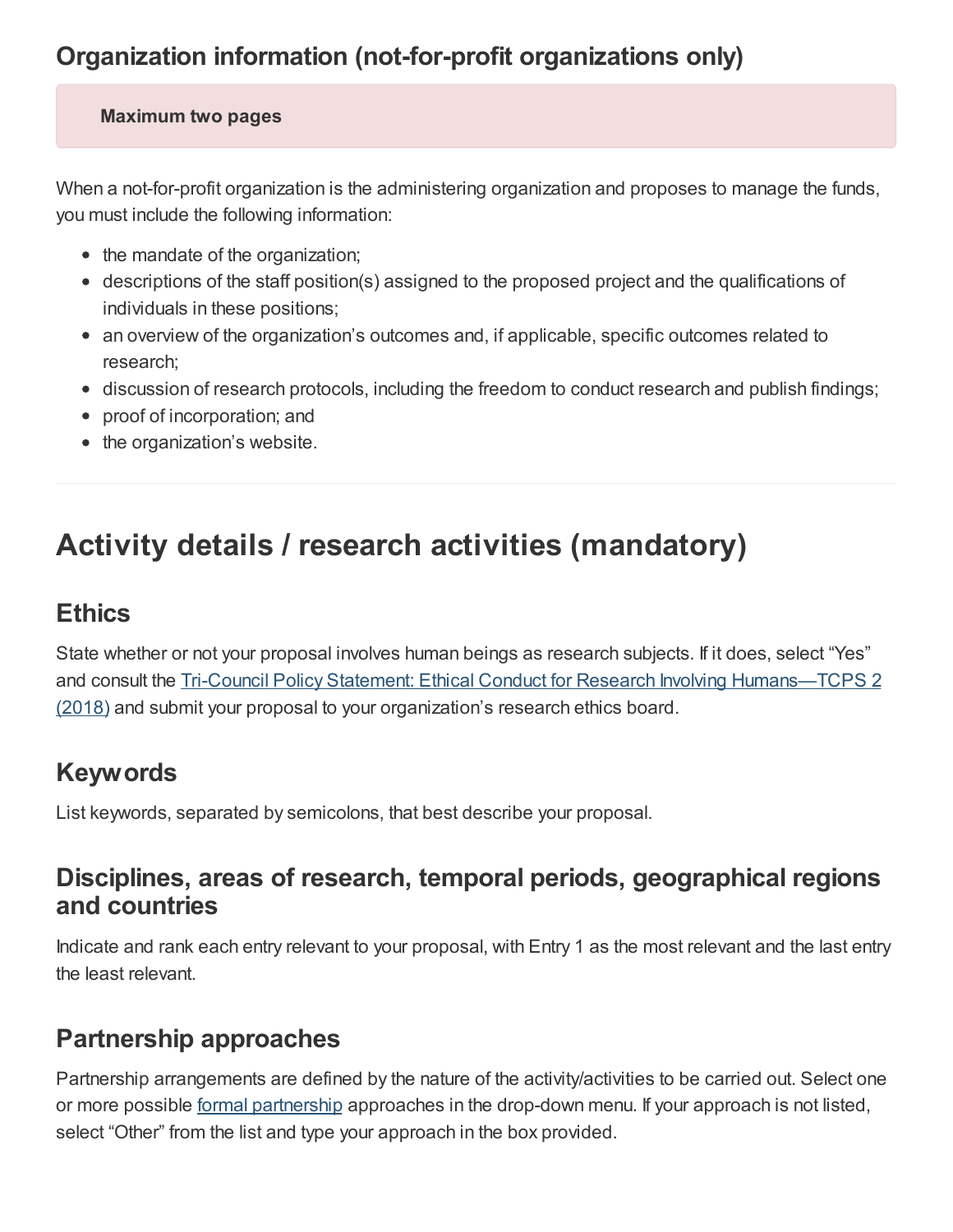Approaches available within the Partnership Grants can include, but are not limited to, the following, as well as a combination thereof:

- cross-sectoral co-creation of knowledge and understanding;
- disciplinary and interdisciplinary research partnerships;
- networks for research and/or related activities:
- partnered chairs (see [Guidelines](https://www.sshrc-crsh.gc.ca/funding-financement/policies-politiques/partnered_chairs-chaires_partenariat-eng.aspx) for Partnered Chairs);  $\bullet$
- partnered knowledge mobilization;
- partnered research centres; and  $\bullet$
- partnered research training initiatives (see [Guidelines](https://www.sshrc-crsh.gc.ca/funding-financement/policies-politiques/partnered_research_training-partenariat_de_formation_de_recherche-eng.aspx) for Partnered Research Training Initiatives).

If you have selected the Talent program as a program name under Identification, you must select partnered research training initiatives as an approach.

## **Co-director(s)**

You can invite one or more [co-director](https://www.sshrc-crsh.gc.ca/funding-financement/programs-programmes/definitions-eng.aspx#a30)s in this module if your proposed partnership uses a co-director governance approach in which a co-director (or co-directors, if justified) shares intellectual leadership with the project director. This approach should be outlined and justified in the narrative portions of your application in relation to the research and related activities being proposed in the partnership. The project director is responsible for the overall intellectual leadership of the team or partnership, and is accountable, with the host institution, for coordinating the grant's overall financial and administrative aspects.

Ensure that co-directors invited in this section are eligible for that role. See the eligibility section of the Partnership [Grants—Stage](https://www.sshrc-crsh.gc.ca/funding-financement/programs-programmes/partnership_grants_stage1-subventions_partenariat_etape1-eng.aspx#4) 1 funding opportunity description. CVs for co-directors who are ineligible can be removed from your application prior to its evaluation.

### **Co-director invitation process:**

- Select "academic" or "non-academic."
- Enter the family name. **If you incorrectly type in a co-director's family name**, you will receive an error message. The system will recognize the discrepancy only after the **co-director** has accepted the invitation. For your application to be successfully verified, the **co-director**'s family name must be identical to the family name found in SSHRC's database.
- Enter the email address.
- Click "Save." The system will generate an email to each person, inviting them to participate in the application.

Each invited person is responsible for completing, verifying and submitting their Accept Invitation form.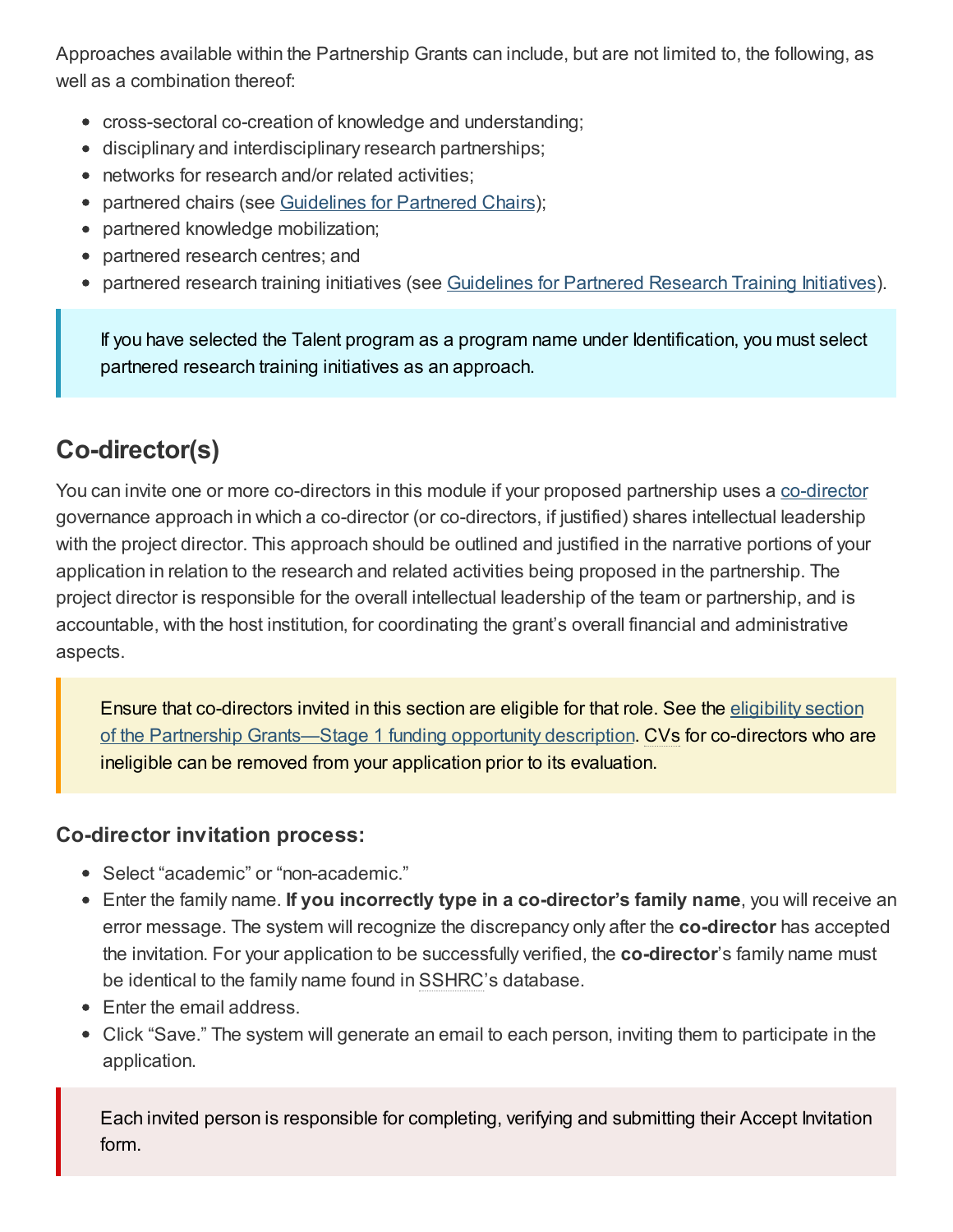Your application will not be "Verified Successfully" until all the co-directors you invited have successfully completed and verified their invitation.

| <b>Status</b>                                            | <b>Definition</b>                                                                                                                                                                                                                                                                                                                                                               |
|----------------------------------------------------------|---------------------------------------------------------------------------------------------------------------------------------------------------------------------------------------------------------------------------------------------------------------------------------------------------------------------------------------------------------------------------------|
| Invitation not<br>yet<br>accepted                        | A co-director has not accepted the invitation.<br>OR.<br>If the co-director deleted the system-generated invitation email by error, as the<br>applicant you can click "Resend email," and the same invitation will be sent again.<br><b>OR</b><br>If the co-director has declined the invitation, you must remove the person from the<br>application by clicking "Clear entry." |
| <b>Invitation</b><br>accepted<br>but not yet<br>verified | A co-director has accepted the invitation and a copy of their CV was attached to their<br>"Accept Invitation Form" on creation. The "Accept Invitation Form" has not yet been<br>verified. Click "View CV" to preview the co-director's CV and form.                                                                                                                            |
| <b>Invitation</b><br>accepted<br>and verified            | A co-director's "Accept Invitation Form" has been completed and verified. Click "View"<br>CV" to preview the co-director's CV and form.                                                                                                                                                                                                                                         |

### **SSHRC CV**

Co-directors affiliated with a **postsecondary institution** must submit a full SSHRC CV.

Co-directors from a **non-academic organization** have the option of submitting a full SSHRC CV or only completing the following mandatory fields:

- Identification module—Correspondence language
- Identification module—Permanent postal code
- Current position module—Organization, department, start date
- Current position module—Address
- Current position module—Primary phone number
- Research expertise module—Keywords
- Research expertise module—Discipline #1

### **Research contributions and relevant experience attachment**

In addition to meeting the CV requirements above, co-directors must also provide PDF attachments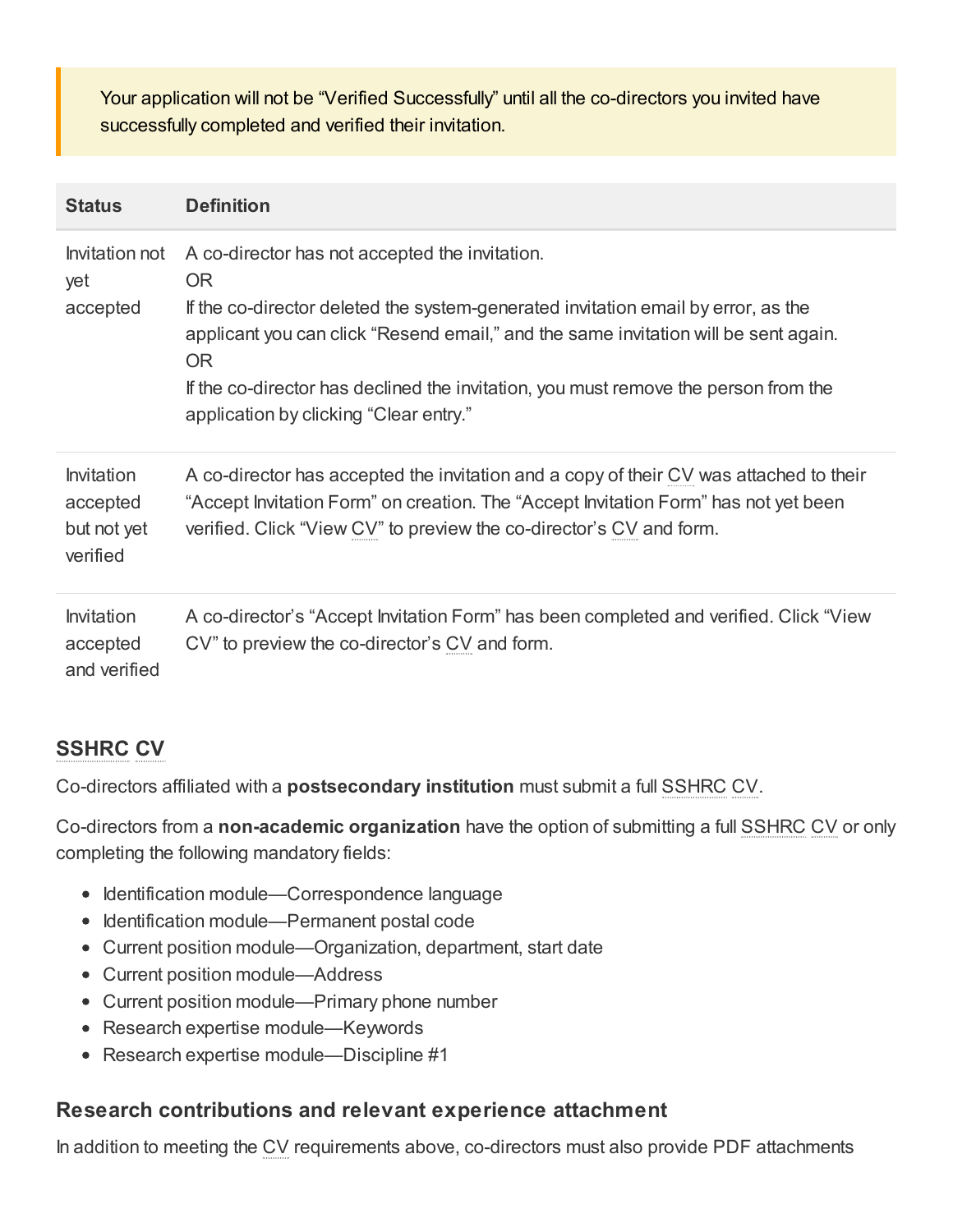describing their research contributions and relevant experience.

A copy of the co-director's CV will be attached to the Accept Invitation form on creation. As the project director, you will then be able to view each co-director's CVs as applicable. The instructions provided to co-directors outline the sections that can be included in the attachment. Co-directors can devote more space to certain sections depending on the nature of their past contributions and experience (for example, non-academic participants can have a larger Relevant experience section).

### **Participants**

Participants invited in this module **do not submit SSHRC CVs in Stage 1.**

SSHRC participant categories accord with financial regulations outlined in the <u>Tri-Agency Guide on</u> Financial [Administration.](https://www.nserc-crsng.gc.ca/InterAgency-Interorganismes/TAFA-AFTO/guide-guide_eng.asp) Project directors are encouraged to discuss roles and involvement in the team at the outset and to be clear about whether participants will have access to research funds prior to inviting them in a particular role.

Ensure that [co-applicants](https://www.sshrc-crsh.gc.ca/funding-financement/programs-programmes/partnership_grants_stage1-subventions_partenariat_etape1-eng.aspx#4) invited in this section are eligible for that role. See the eligibility section of the Partnership Grants funding opportunity description.

### **Participant invitation process:**

- Select the role.
- If applicable, select "academic" or "non-academic."
- Enter the family name. **If you incorrectly type in a participant's family name**, you will receive an error message. The system will recognize the discrepancy only after the participant has accepted the invitation. For your application to be successfully verified, the participant's family name must be identical to the family name found in SSHRC's database.
- Enter the email address.
- Click "Save." The system will generate an email to each person, inviting them to participate in the application.

**It is the responsibility of each invited person to complete, verify and submit their Accept Invitation form.**

Your application will not be "Verified Successfully" until each participant you have invited has successfully completed and verified their invitation.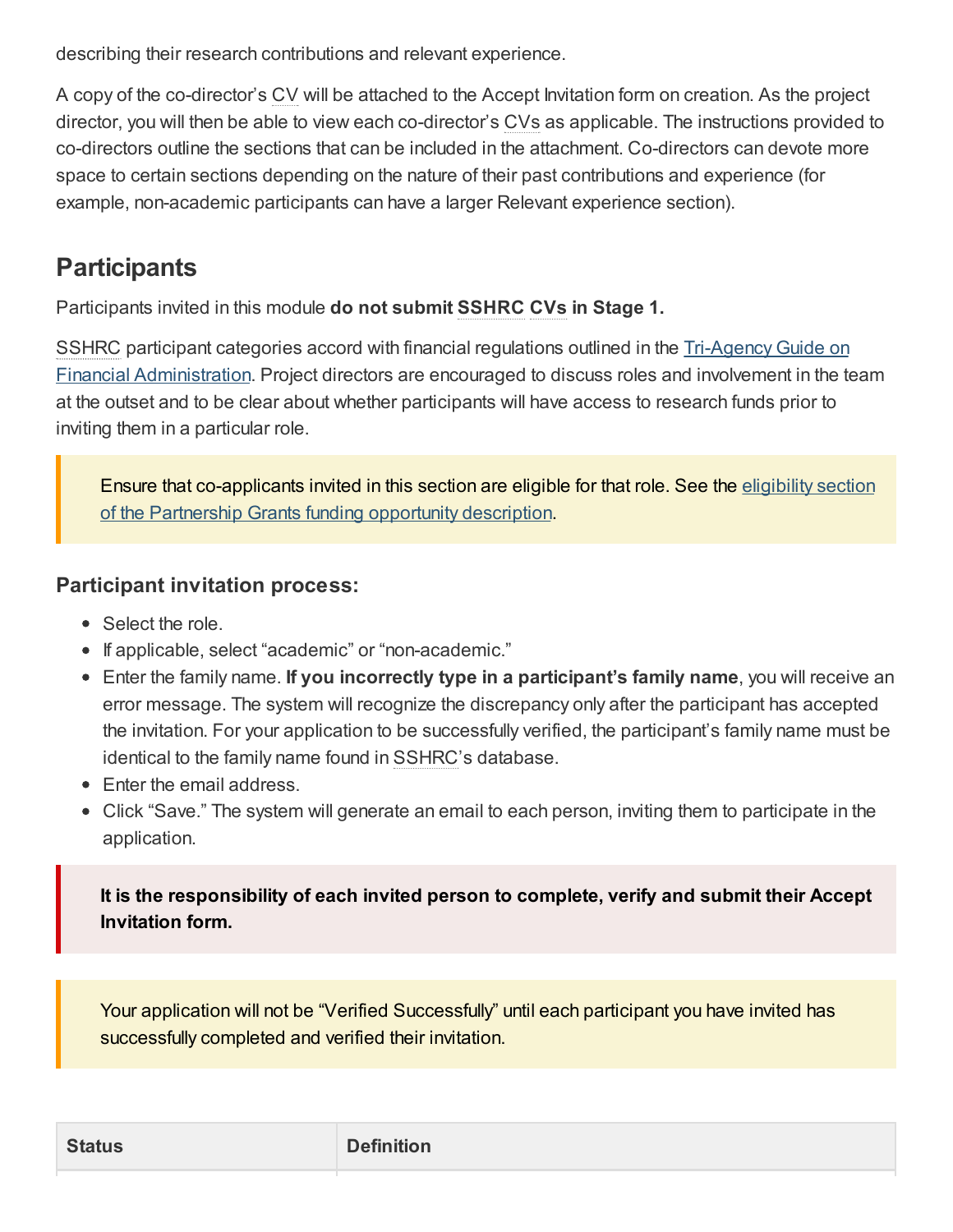| Invitation not yet accepted | Participant (co-applicant or collaborator) has not accepted the<br>invitation.<br><b>OR</b><br>If the participant deleted the system-generated invitation email by<br>error, as the applicant you can click "Resend email," and the same<br>invitation will be sent again.<br><b>OR</b><br>If the participant has declined the invitation, you must remove the<br>person from the application by clicking "Clear entry." |
|-----------------------------|--------------------------------------------------------------------------------------------------------------------------------------------------------------------------------------------------------------------------------------------------------------------------------------------------------------------------------------------------------------------------------------------------------------------------|
| Invitation accepted         | Participant has accepted the invitation and the "Accept Invitation"<br>Form" was created. Click "View" to preview the form.                                                                                                                                                                                                                                                                                              |

## <span id="page-10-0"></span>**Description of team (mandatory)**

#### **Maximum three pages**

Explain the different types of expertise needed to ensure the success of the partnership. Describe the roles, responsibilities and contributions of the project director, co-director(s) and key co-applicants and/or collaborators as applicable. Clearly indicate, where appropriate, whether they are from an academic or non-academic sector (e.g., not-for-profit organization, philanthropic foundation, public or private sector organization), and how the activities and expertise of each member will support and enhance the proposed partnership. Include details about whether the team member has worked collaboratively with the project director and/or other team members in the past.

**Note about privacy and confidentiality:** Applicants must protect the privacy and confidentiality of all team members and trainees. How an individual self-identifies is considered personal and confidential information. If a team member's self-identification (for example, gender, Indigenous identity, disability or racial background) is relevant to the research project, you may include that self-identity information in this section **only with their consent.** Otherwise, self-identification information about any team member should not appear in the application.

## <span id="page-10-1"></span>**Invited partner organizations (mandatory)**

**Partner organization invitation process:**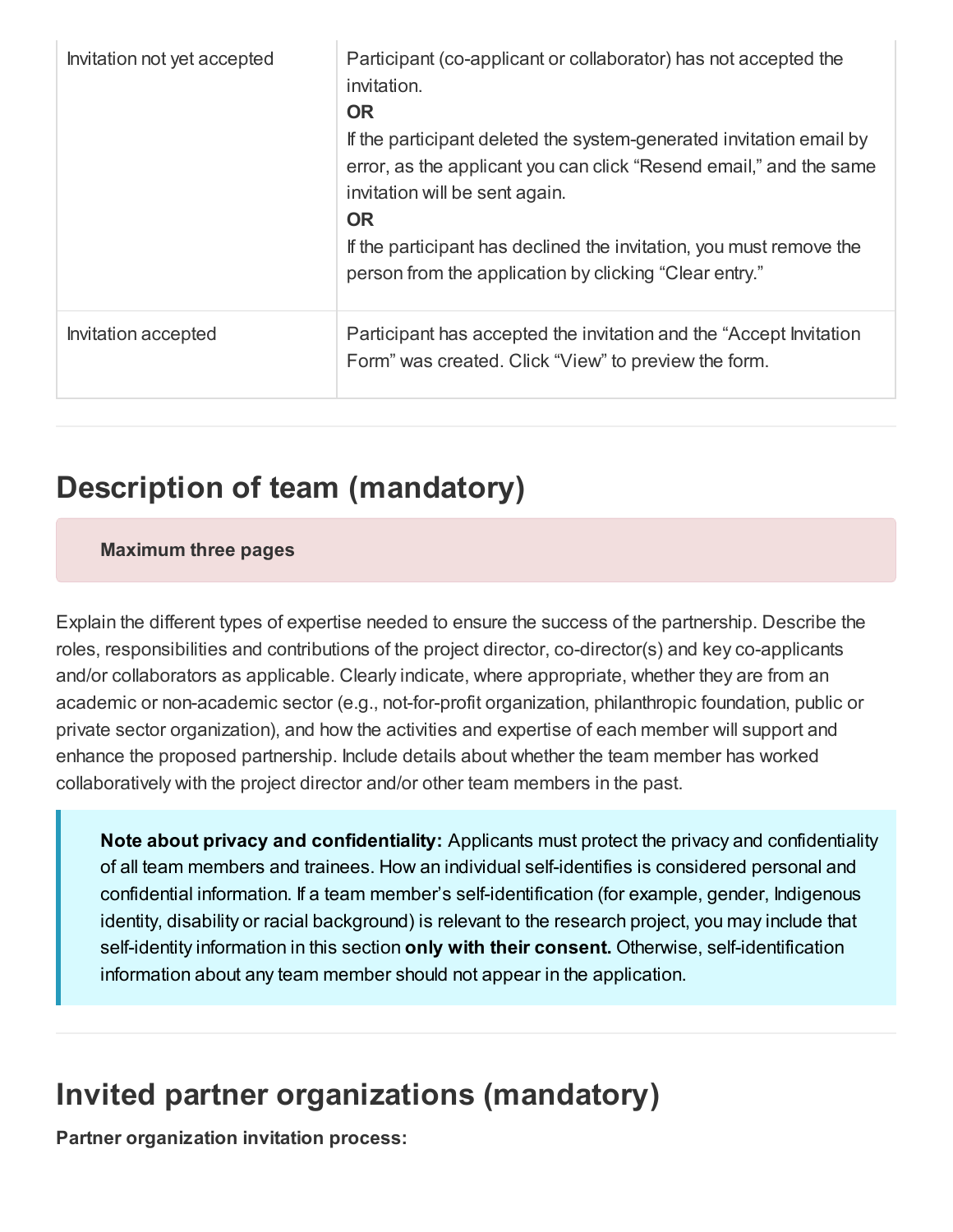- Enter the family name, first name and email address of each partner organization contact.
- Click "Save." The system will generate an email to each contact person, inviting them to participate in the application.

**It is your responsibility as the project director to ensure that the invited person verifies and completes the form in advance of the application deadline.**

Your application will not be "Verified Successfully" if all the contacts you have invited have not successfully completed and verified their invitation.

| <b>Status</b>                               | <b>Definition</b>                                                                                                                                                                                                                                                |  |  |
|---------------------------------------------|------------------------------------------------------------------------------------------------------------------------------------------------------------------------------------------------------------------------------------------------------------------|--|--|
| Invitation not yet accepted                 | Partner organization contact has not accepted the invitation.<br><b>OR</b><br>If the partner organization contact deleted the system-generated<br>email by error, as the applicant, you can click "Resend email," and<br>the same invitation will be sent again. |  |  |
| Invitation refused                          | Partner organization contact was unable to complete the form.                                                                                                                                                                                                    |  |  |
| Invitation accepted but not yet<br>verified | "Partner Organization Form" has been created but is incomplete.<br>Click "View" to preview the form.                                                                                                                                                             |  |  |
| Form completed                              | "Partner Organization Form" has been verified and completed. The<br>form will be attached electronically to your application once it has<br>been submitted to SSHRC.                                                                                             |  |  |

**Each invited partner organization contact is responsible for completing, verifying and submitting their Accept Invitation form, including their letter of support.** Each letter should be written on official letterhead and include the following:

- a statement that the partner organization is willing to participate in developing a Stage 2 application;
- the reasons for the partner organization's involvement in the partnership; and
- the anticipated cash or in-kind [contributions](https://www.sshrc-crsh.gc.ca/funding-financement/programs-programmes/definitions-eng.aspx#a15), **if known** at this stage.

By submitting, the partner organization is acknowledging that it has read and agrees in principle with the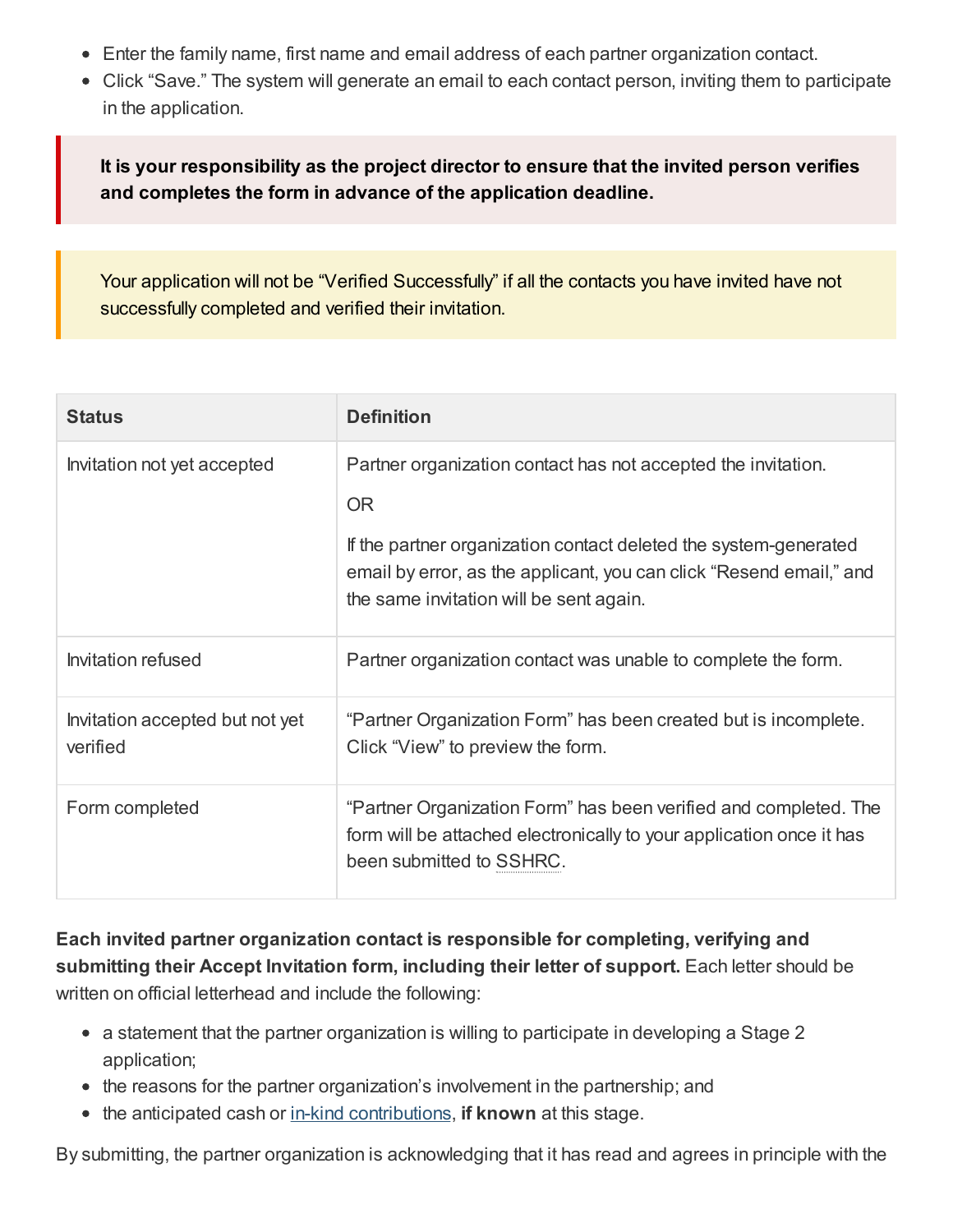## <span id="page-12-0"></span>**List of potential partner organizations and other contributors (if applicable)**

#### **Maximum one page**

Attach a list of the potential partner organizations and other contributors you plan to engage during the lifetime of your grant. Include email addresses and website links, if available.

The list should be divided into the following categories:

**Potential partner organizations** Indicate whether each partner listed has been invited to participate.

#### **Other contributors**

Other contributors include organizations (e.g., philanthropic foundations, private sector organizations) or individuals who are not invited partners, but who are likely to provide cash and/or in-kind [contributions](https://www.sshrc-crsh.gc.ca/funding-financement/programs-programmes/definitions-eng.aspx#a15) during the lifetime of your grant.

## <span id="page-12-1"></span>**Summary of proposal (mandatory)**

#### **Maximum one page**

Provide a clear summary of your proposal indicating:

- the challenges or issues to be addressed;
- the overall goal and objectives of the proposed partnership; and
- the breadth of the partnership, and the meaningful engagement of the partner organizations involved.

## <span id="page-12-2"></span>**List of references or bibliography (mandatory)**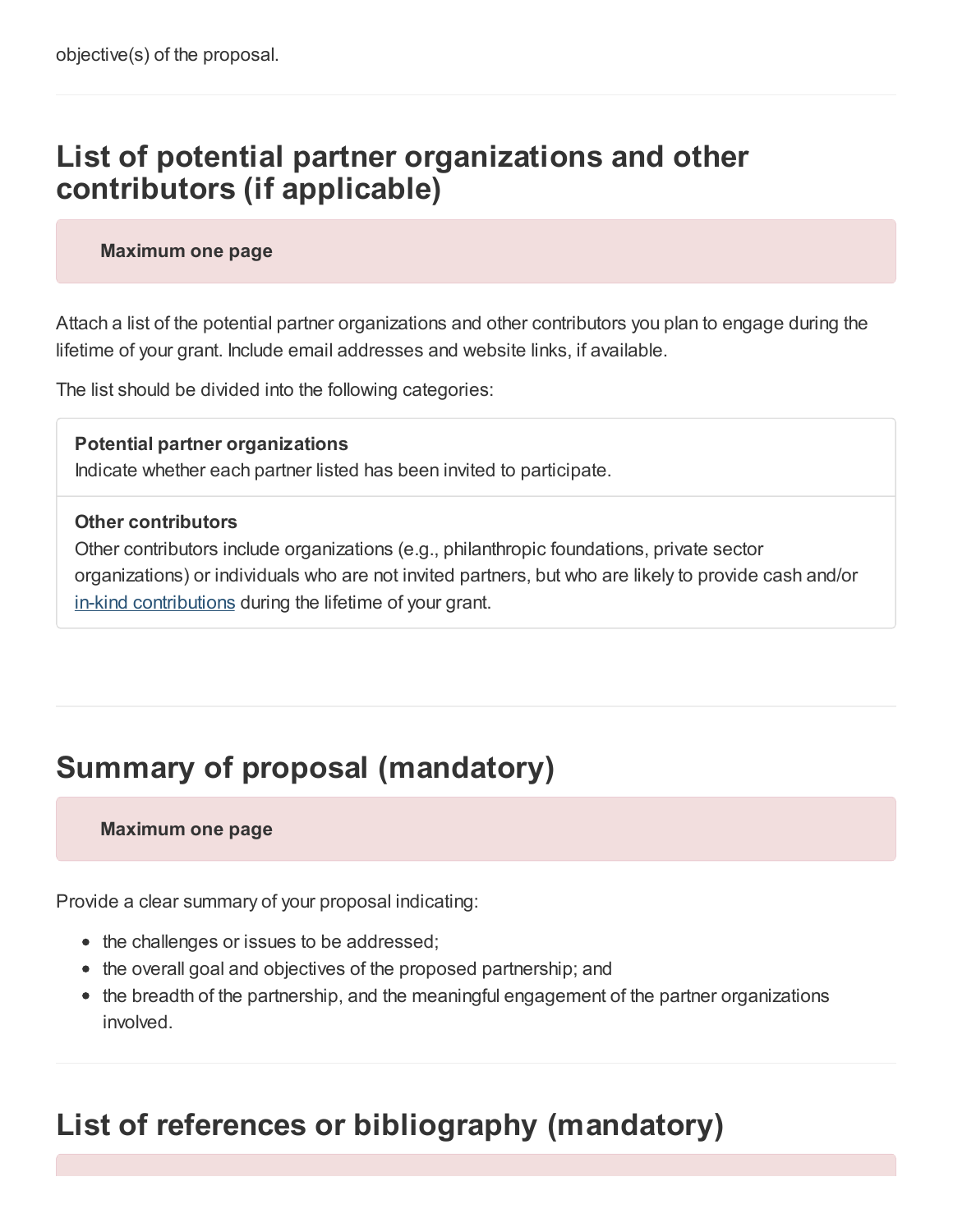List all references cited or works referred to in your proposal. SSHRC recognizes and allows the use of different referencing styles.

If you have included references by the project director, co-directors, co-applicants or collaborators, indicate these in bold type.

## <span id="page-13-0"></span>**Goal and project description (mandatory)**

**Maximum eight pages**

**Before writing your proposal, consult the [evaluation](https://www.sshrc-crsh.gc.ca/funding-financement/programs-programmes/partnership_grants_stage1-subventions_partenariat_etape1-eng.aspx#6) criteria in the funding opportunity description.** SSHRC encourages the use of tables and charts, as they are often the most effective and efficient way to capture the proposed structure and co-ordination of <u>formal [partnerships](https://www.sshrc-crsh.gc.ca/funding-financement/programs-programmes/definitions-eng.aspx#a10)</u> and activities.

Provide the following information in your description:

- Clearly justify your proposal in the stated program objectives (i.e., Insight, Connection, Talent) and partnership approaches, and state the overall goal and specific objectives that the partnership will address during the lifespan of the grant. Demonstrate the relevance and significance of these objectives for all the participating partner organizations.
- Describe the proposed project's originality, significance (economic, social, cultural and intellectual) and expected contribution to knowledge in the social sciences and/or humanities.
- Demonstrate the appropriateness of the theoretical and methodological approaches that will be chosen to meet the stated objectives. Include a literature review. SSHRC encourages applicants to discuss, if applicable, how research data arising from the project will be managed, including collection, preservation and sharing.
- Include EDI considerations in the research design, as applicable (refer to SSHRC's Guide to Addressing Equity, Diversity and Inclusion [Considerations](https://www.sshrc-crsh.gc.ca/funding-financement/apply-demande/guides/partnership_edi_guide-partenariats_guide_edi-eng.aspx) in Partnership Grant Applications, and in particular, the section EDI in [research](https://www.sshrc-crsh.gc.ca/funding-financement/apply-demande/guides/partnership_edi_guide-partenariats_guide_edi-eng.aspx#5) design). A rationale must be provided in cases where a research team believes no aspect of the research design could benefit from an analysis that considers EDI.
- Describe the training and mentoring plans for students, emerging scholars and/or other highly qualified personnel, including consideration of EDI in recruitment and training and mentoring (refer to [Appendix](https://www.sshrc-crsh.gc.ca/funding-financement/apply-demande/guides/partnership_edi_guide-partenariats_guide_edi-eng.aspx#appendix-b) B of SSHRC's Guide to Addressing Equity, Diversity and Inclusion Considerations in Partnership Grant Applications for examples of **EDI** in [research](https://www.sshrc-crsh.gc.ca/funding-financement/apply-demande/guides/partnership_edi_guide-partenariats_guide_edi-eng.aspx#4) practice).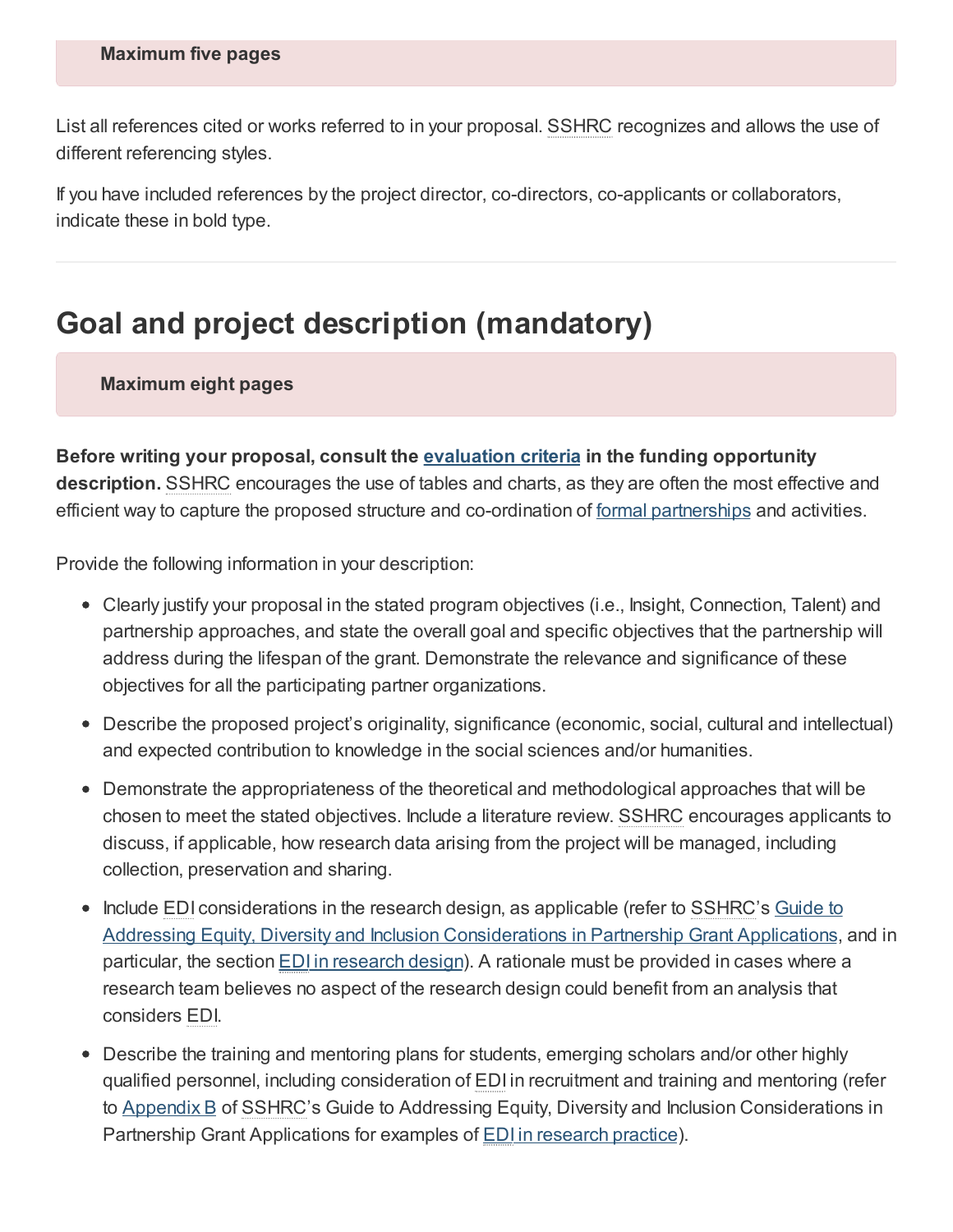- Describe the project's potential influence and impacts, as well as the progress indicators.
- Address the appropriateness of the duration (four to seven years) chosen to achieve the objectives.
- Describe the EDI plan for promoting a diverse team, inclusive working environment and equitable opportunities within the partnership (refer to [Appendix](https://www.sshrc-crsh.gc.ca/funding-financement/apply-demande/guides/partnership_edi_guide-partenariats_guide_edi-eng.aspx#appendix-b) B of SSHRC's Guide to Addressing Equity, Diversity and Inclusion [Considerations](https://www.sshrc-crsh.gc.ca/funding-financement/apply-demande/guides/partnership_edi_guide-partenariats_guide_edi-eng.aspx) in Partnership Grants Applications for examples of EDI in research practice). **Note:** Applicants must identify concrete practices that will be employed to ensure that EDI is being intentionally and proactively considered in composing the team and recruiting team members. It is not sufficient to say that the team is already complete and/or diverse; applicants must clearly demonstrate that EDI was taken into consideration within the team composition and will continue to be if the composition of the team changes throughout the duration of the grant. Refer to SSHRC's Guide to Addressing Equity, Diversity and Inclusion [Considerations](https://www.sshrc-crsh.gc.ca/funding-financement/apply-demande/guides/partnership_edi_guide-partenariats_guide_edi-eng.aspx) in Partnership Grants Applications and, in particular, the section EDI in [research](https://www.sshrc-crsh.gc.ca/funding-financement/apply-demande/guides/partnership_edi_guide-partenariats_guide_edi-eng.aspx#4) practice.
- Describe plans for governance arrangements, the involvement of partner organizations in the leadership for the partnership, how partner organizations will benefit from participating, and the extent to which the partner organizations will participate in the partnership's EDI plans, if applicable (refer to SSHRC's Guide to Addressing Equity, Diversity and Inclusion [Considerations](https://www.sshrc-crsh.gc.ca/funding-financement/apply-demande/guides/partnership_edi_guide-partenariats_guide_edi-eng.aspx) in Partnership Grants Applications). If your proposed partnership uses a co-director governance approach in which a co-director (or co-directors, if justified) shares intellectual leadership with the project director, outline and justify the approach in relation to the proposed research and related activities. The project director and host institution/organization are accountable for coordinating the grant's overall financial and administrative aspects
- Describe the involvement of the host institution/organization in supporting the partnership (e.g., infrastructure, cash and/or in-kind [support](https://www.sshrc-crsh.gc.ca/funding-financement/policies-politiques/cash_inkind-especes_en_nature-eng.aspx), services, training, etc.).
- Outline a preliminary plan for knowledge mobilization and dissemination activities that will engage appropriate audiences or participants within and/or beyond the research community. Include details about how EDI [considerations](https://www.sshrc-crsh.gc.ca/funding-financement/apply-demande/guides/partnership_edi_guide-partenariats_guide_edi-eng.aspx) will be addressed, as applicable (refer to SSHRC's Guide to Addressing Equity, Diversity and Inclusion Considerations in Partnership Grants Applications, and, in particular, the section **EDI** in [research](https://www.sshrc-crsh.gc.ca/funding-financement/apply-demande/guides/partnership_edi_guide-partenariats_guide_edi-eng.aspx#5) design). A rationale must be provided in cases where a research team believes EDI considerations are not applicable to the design of knowledge mobilization plans.
- For **partnered research training initiatives** only, also:
	- describe the merit of the proposed initiative and how it meets SSHRC's [Guidelines](https://www.sshrc-crsh.gc.ca/funding-financement/policies-politiques/partnered_research_training-partenariat_de_formation_de_recherche-eng.aspx) for Partnered Research Training Initiatives;
	- include, in a table, information on the number of registered students and/or postdoctoral researchers expected to participate on an annual basis; and
	- o briefly indicate how the training of each group of trainees will be structured and managed.

Contingency plans related to the potential impact of the COVID-19 pandemic on your research project may be described in this section, if appropriate. This is not mandatory, but it may assist the merit review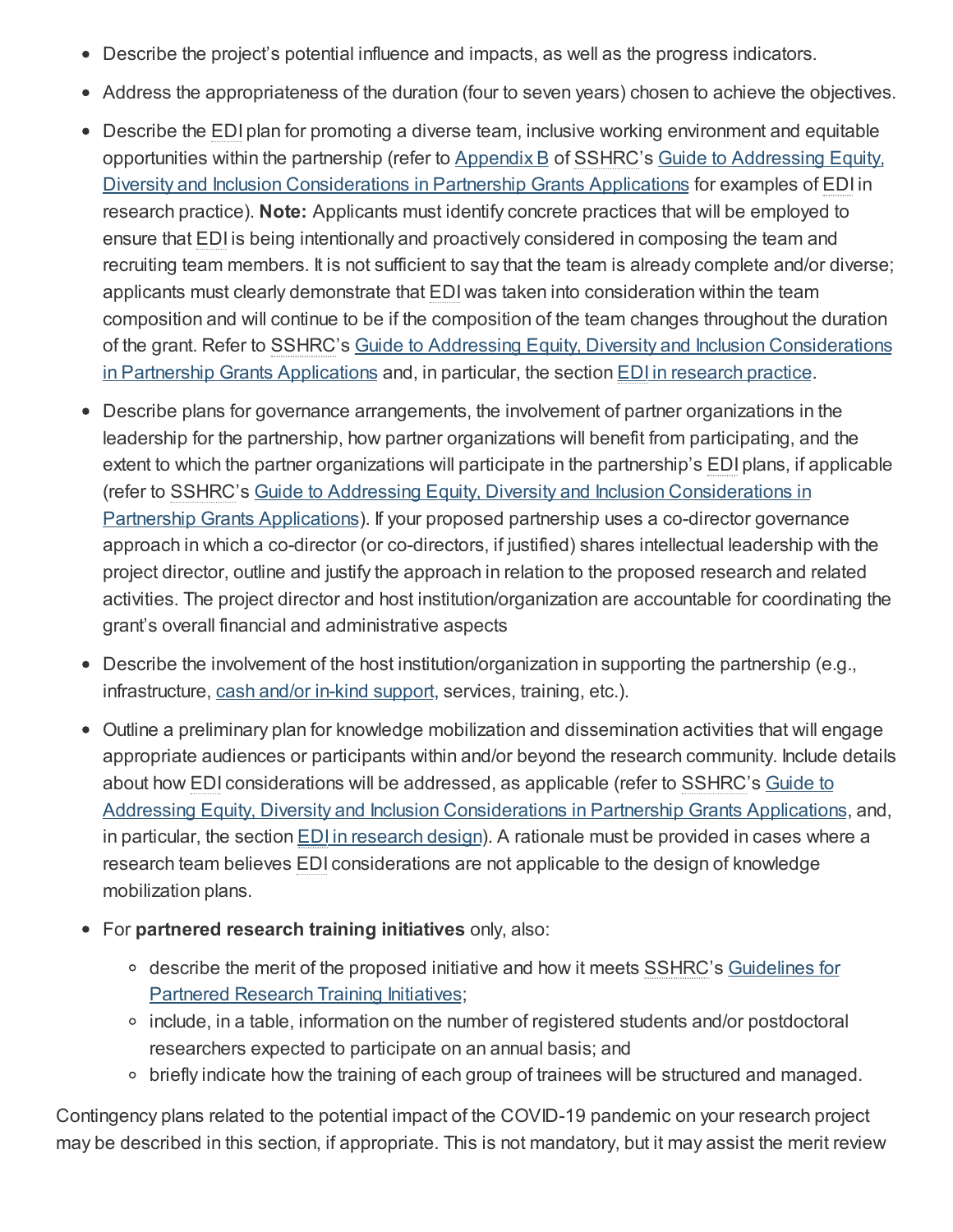committee in assessing the feasibility of your proposal if your research plans are significantly disrupted, e.g., if international travel is not possible.

### **Open access and data management**

Grant holders must follow the Tri-Agency Open Access Policy on [Publications](http://www.science.gc.ca/eic/site/063.nsf/eng/h_F6765465.html?OpenDocument). To the extent possible, and in keeping with this policy and SSHRC's endorsement of open access forms of knowledge dissemination, grant holders should make their research results openly available through, for example, open access publications, websites, publicly accessible databases and/or institutional repositories. To learn more, consult the Open Access [overview](http://www.science.gc.ca/eic/site/063.nsf/eng/h_75F21A63.html?OpenDocument).

## <span id="page-15-0"></span>**Research-creation support material (if applicable)**

#### **Maximum one page**

If in the [Identification](#page-3-0) module you have self-identified yours as a [research-creation](https://www.sshrc-crsh.gc.ca/funding-financement/programs-programmes/definitions-eng.aspx#a22) project, you can include a website link to provide samples of work that best illustrate the qualifications of the team and/or the nature of the proposed research-creation.

When including a website link, follow these instructions:

- Provide the complete and exact URL and indicate the path to access the intended support material on the website.
- Include a list of up to three works or excerpts of works to which you would like to direct the reviewers (e.g., images, audio, video, written material). Provide titles, dates of creation/production and a brief context for the works presented. Explain why you are including these items and how they relate to your proposed project.
- Ensure that the website and all links involved will be operational up to six months after the application deadline.
- Specify the browser and version that should be used.

SSHRC assumes no responsibility in cases where links provided are broken or the server is unavailable during the adjudication period. Reasonable efforts will be made to view or listen to support material; however, due to technical challenges, SSHRC cannot guarantee that the samples will be accessed. Consider that reviewers will have very limited time per application to view, read or listen to samples of work.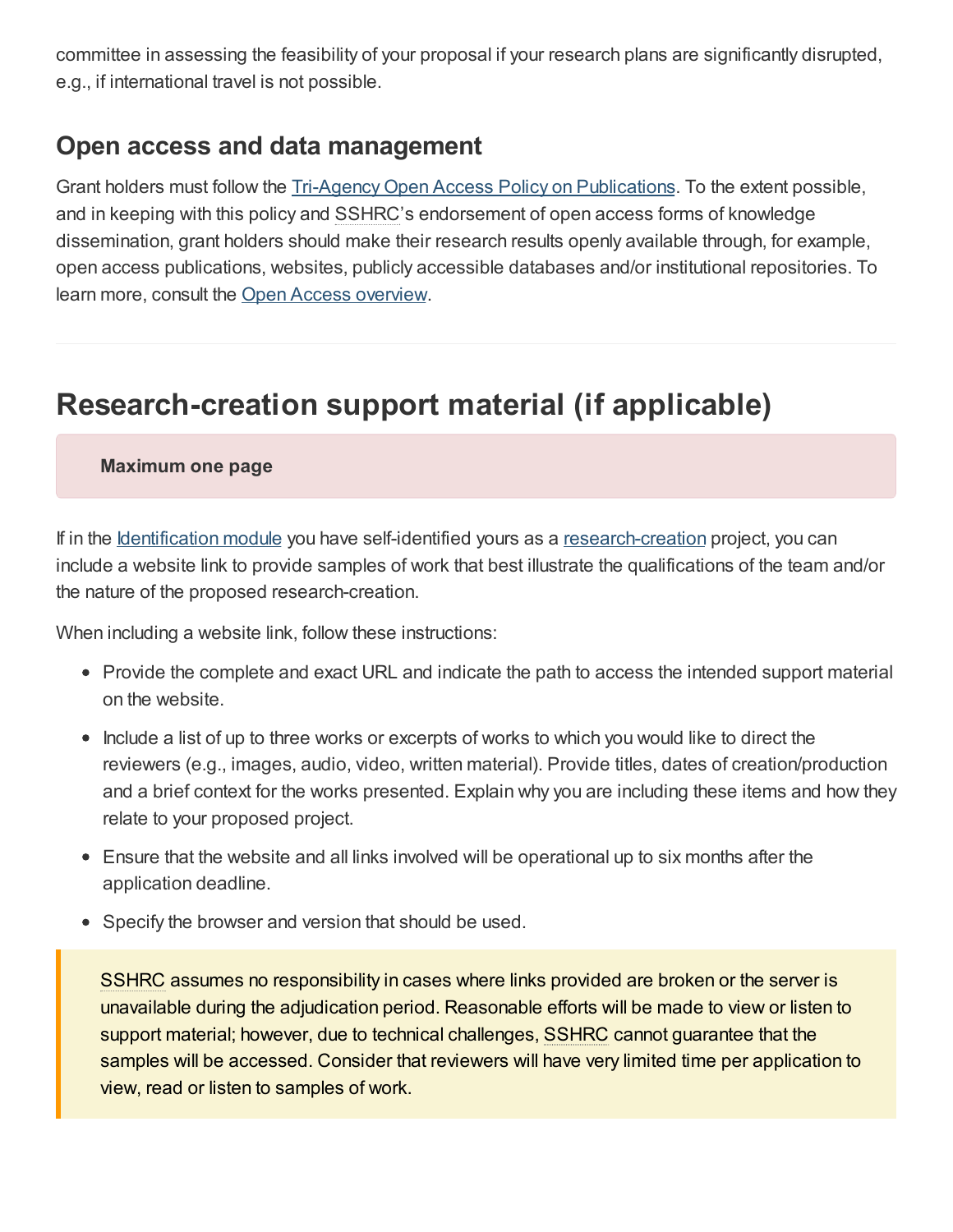## <span id="page-16-0"></span>**Funds requested from SSHRC (mandatory)**

Partnership Grants are valued at a maximum of \$500,000 per year, up to \$2.5 million over four to seven years.

### **Part 1: Development funds**

You can request up to \$20,000 to assist the research team in preparing the Stage 2 application. In the Budget justification section, provide details and justification of the individual costs that make up this total.

### **Part 2: Estimates for full project**

In Stage 1, the figures provided only need to be estimates of the amounts you anticipate requesting in Stage 2 if you are invited to apply.

For each budget year, estimate the costs you are asking SSHRC to fund. All budget costs must conform to the rates and regulations of the applicant's or project director's institution or not-for-profit organization and take into account the Tri-Agency Guide on Financial [Administration's](https://www.nserc-crsng.gc.ca/InterAgency-Interorganismes/TAFA-AFTO/guide-guide_eng.asp#10) principles governing the appropriate use of funds. All costs must be justified in terms of the needs of the project, including costs for organizing and integrating team activities and for communicating results to audiences, stakeholders and the public. The budget will be adjudicated according to the appropriateness of the requested budget, and to the justification of other planned resources (e.g., time, human and financial), including cash and inkind support already or to be secured from partner organizations.

Enter amounts rounded to the nearest dollar without any spaces or commas (e.g., 2000). For blank entries, leave in the "0" value.

### **Personnel costs**

For each of the categories below, enter the number of students and non-students you plan to hire, whether as salaried employees or as recipients of stipends.

### **Student and non-student salaries and benefits**

For each applicable category, enter the number of students and non-students to be hired. Specify the total amount to be paid. When students are paid by wage, the amounts should follow the institution's collective agreement or policy.

### **Student stipends**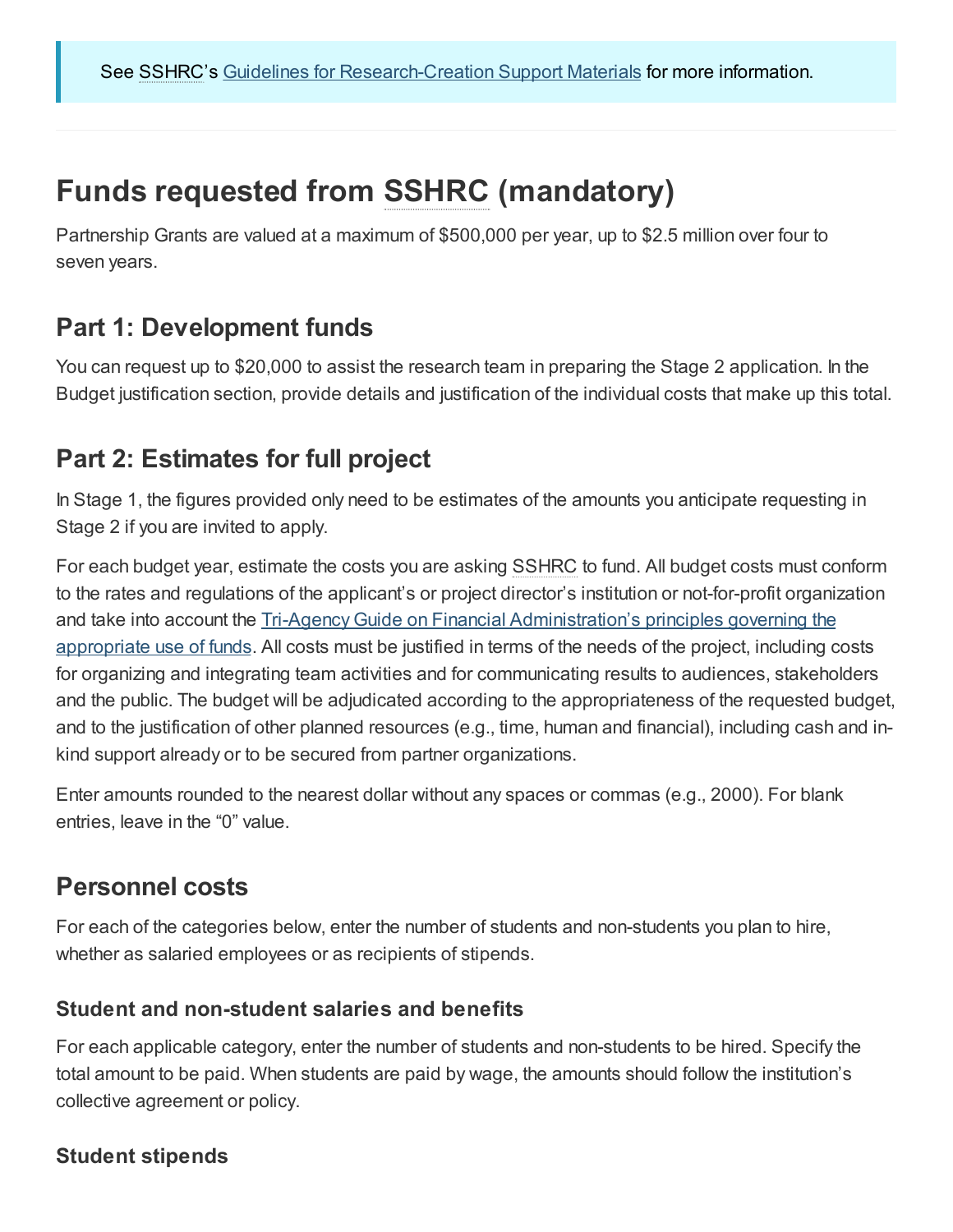You may request stipends for graduate students and postdoctoral researchers. Stipends must be justified in terms of the research, research training and/or research-related objectives. The work performed by stipend recipients should be an integral part of the project. Stipend rates are set by the institution concerned.

### **Other—Salary research allowances**

Salary research [allowances](https://www.sshrc-crsh.gc.ca/funding-financement/policies-politiques/g_stipends-s_indemnite-eng.aspx) are an eligible expense. These stipends cover up to 50% of the cost of temporarily replacing an employee from a Canadian not-for-profit organization who will be devoting their time as a co-investigator on a SSHRC-funded research project. The request for a salary research allowance must be justified in the proposal.

Salary research allowances can be used only by not-for-profit organizations that have co-directors and/or co-applicants listed on their Notice of Award. Researchers holding an academic position at a postsecondary institution and government employees are not eligible for salary research allowances.

Note that a salary research allowance is not a salary for the co-director and/or co-applicant, but is paid to the Canadian not-for-profit organization to offset the costs of replacing its employee.

For further information, see SSHRC's Salary Research [Allowances](https://www.sshrc-crsh.gc.ca/funding-financement/policies-politiques/g_stipends-s_indemnite-eng.aspx) policy.

### **Travel and subsistence costs**

Enter, by budget year, the total amounts requested for travel abroad and within Canada for both the research team and student personnel. Project directors must obtain the lowest possible travel fares.

Subsistence costs must be based on rates approved by the institution or organization that will administer the funds.

### **Other expenses**

### **Professional or technical services**

Consulting fees for professional and technical services are eligible expenditures only if the budget justification demonstrates that expert advice is needed.

### **Supplies**

You can include other supply items (e.g., software, stationery, postage and telephone calls) only if they directly relate to the research and are not provided by the administering institution to their research personnel or by the employer.

### **Non-disposable equipment—computer hardware**

Purchase or rental of computers and associated hardware is allowable only if these are not provided by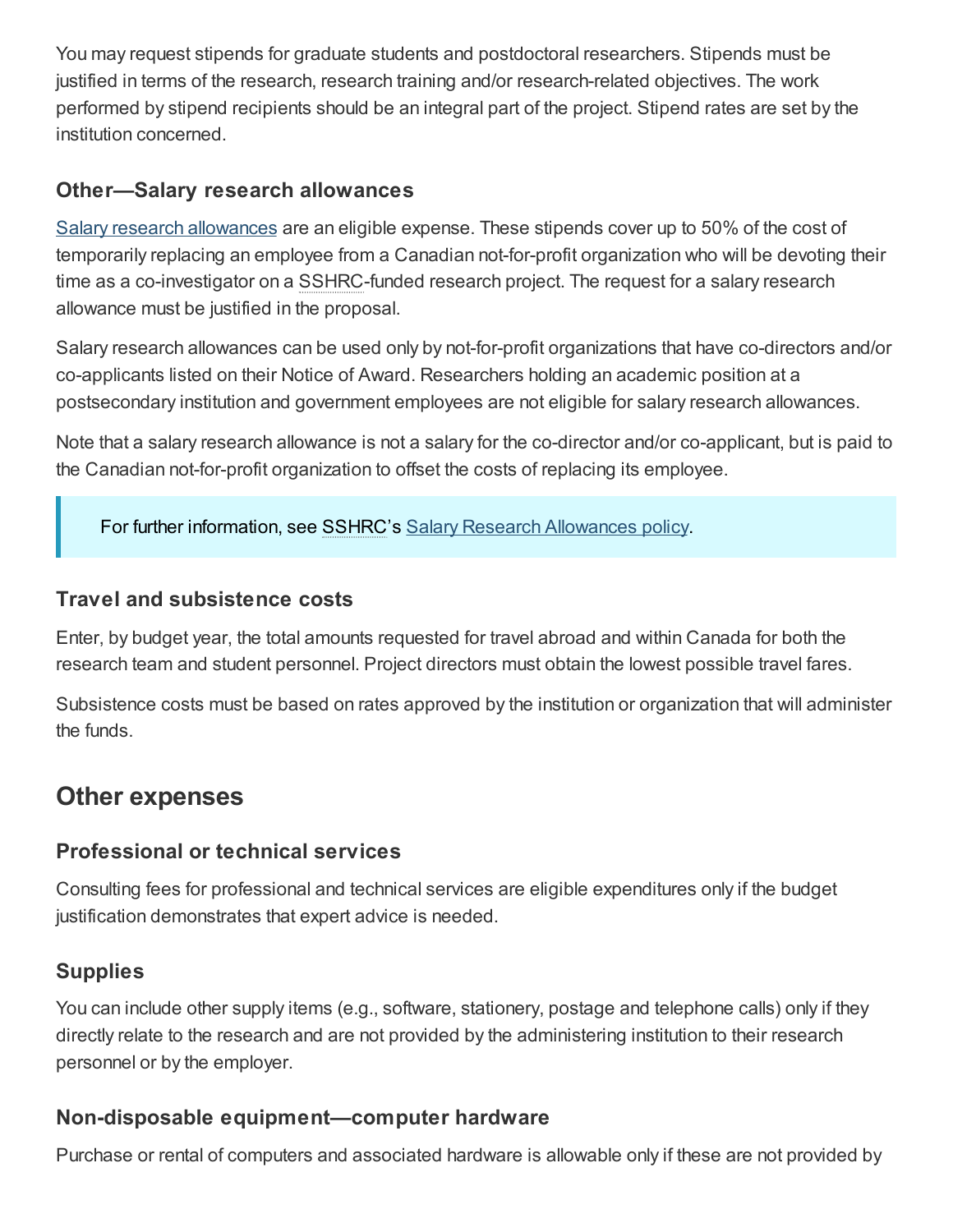the administering institution to their research personnel or by the employer.

### **Other non-disposable equipment**

Purchase or rental of equipment (e.g., audio or video equipment) is allowable only if these are not provided by the administering institution to their research personnel or by the employer.

### **Other expenses**

Specify other research and/or related expenses not already included.

#### **Tools for research and related activities**

For tools for research and related activities, select "Other expenses" and specify "Tools." You must combine all requested expenses related to tools (i.e., for software, equipment, and professional and technical services) into this category. You must then elaborate on these items in the Budget justification section. Consult SSHRC's [Guidelines](https://www.sshrc-crsh.gc.ca/funding-financement/policies-politiques/support_tools_soutien_outils-eng.aspx) for Support of Tools for Research and Related Activities for more information on social sciences and humanities tools.

Expenses to facilitate equitable, inclusive and accessible participation in the research should be considered. Refer to your institution's policies and the Statement on equity, diversity and inclusion and the use of grant funds in the Tri-agency Guide on Financial [Administration.](https://www.nserc-crsng.gc.ca/InterAgency-Interorganismes/TAFA-AFTO/guide-guide_eng.asp#8) Refer to SSHRC's Guide to Addressing Equity, Diversity and Inclusion [Considerations](https://www.sshrc-crsh.gc.ca/funding-financement/apply-demande/guides/partnership_edi_guide-partenariats_guide_edi-eng.aspx) in Partnership Grants Applications, and [Appendix](https://www.sshrc-crsh.gc.ca/funding-financement/apply-demande/guides/partnership_edi_guide-partenariats_guide_edi-eng.aspx#appendix-b) B in that guide for examples of EDI in research practice and questions to consider for EDI in research design.

## <span id="page-18-0"></span>**Budget justification (mandatory)**

#### **Maximum one page**

Attach a PDF [document](#page-3-1) showing the budget justification for the \$20,000 requested from SSHRC for preparing the Stage 2 application. Justification for the estimated costs of the full proposal is not required at this stage.

## <span id="page-18-1"></span>**Funds from other sources**

List all contributors (e.g., host institution or organization, individuals, not-for-profit organizations, philanthropic foundations and private-sector [organizations\)](https://www.sshrc-crsh.gc.ca/funding-financement/policies-politiques/cash_inkind-especes_en_nature-eng.aspx) that are providing cash and/or in-kind contributions for the proposal. Indicate whether or not these funds have been confirmed.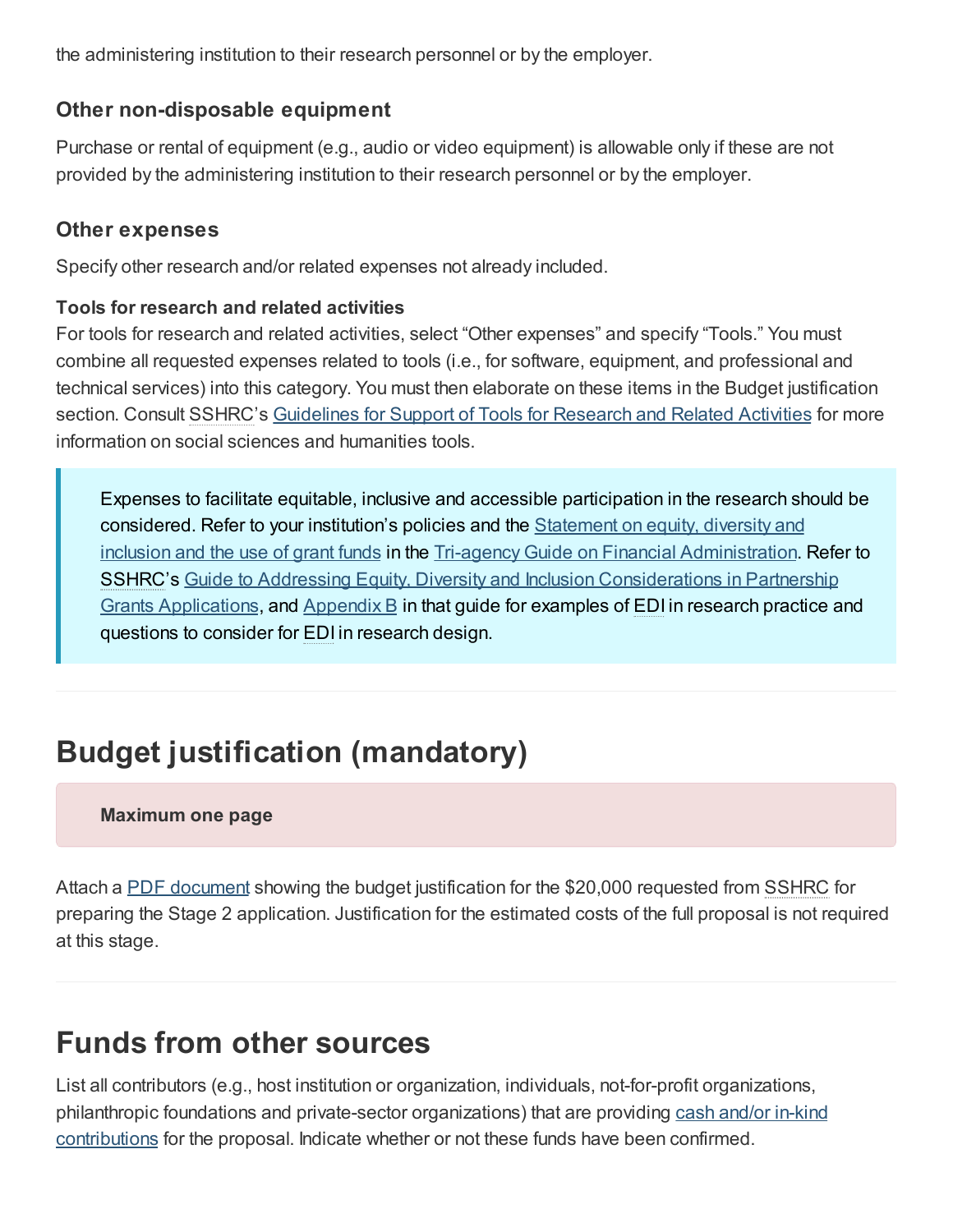If a funding source is not listed, select "Other" using the "List…" button. Type in the source name and amount and identify the contribution type.

If you have received more than one contribution of the same type from a single funding source (i.e., cash or in-kind) and with the same confirmation status, you must combine these into one entry (e.g., two confirmed \$20,000 cash contributions from a university become one confirmed \$40,000 cash contribution). Enter amounts rounded off to the nearest dollar—in Canadian currency—without spaces or commas (e.g., 40000). For blank entries, leave in the "0" value.

When you save the data, five new blank entry lines will be added to the screen to allow you to enter additional funding entries, if necessary.

## <span id="page-19-0"></span>**Contributions plan (mandatory)**

**Maximum one page**

Prior to filling out this section, see the exclusions in the Guidelines for Cash and In-Kind [Contributions](https://www.sshrc-crsh.gc.ca/funding-financement/policies-politiques/cash_inkind-especes_en_nature-eng.aspx).

In Stage 2, you must demonstrate that you will secure, over and above the budget requested from SSHRC, a 35% minimum cash and/or in-kind contributions from other sources during the life of the grant (four to seven years). You should use the Funds from other [sources](#page-18-1) module to indicate specific contribution amounts. Successful Stage 1 applicants will be required to begin confirming cash and/or inkind [contributions](https://www.sshrc-crsh.gc.ca/funding-financement/programs-programmes/definitions-eng.aspx#a15) for inclusion in their Stage 2 application.

Detail your plan to secure cash and/or in-kind contributions. The plan must describe:

- the confirmed or proposed contributions of the host institution/organization;
- the confirmed or proposed contributions from partner organizations and/or other sources;
- how you will seek and secure cash and/or in-kind support in Stage 1 and during the life of the grant (four to seven years); and
- how the support will benefit the partnership.

## <span id="page-19-1"></span>**Suggested reviewers**

List up to three Canadian and/or foreign specialists whom SSHRC may ask to assess your application **if you are invited to submit a proposal to Stage 2**.

**SSHRC reserves the right not to select a reviewer from the submitted list. This list will not be used in evaluating your Stage 1 application.**

Suggested reviewers cannot be: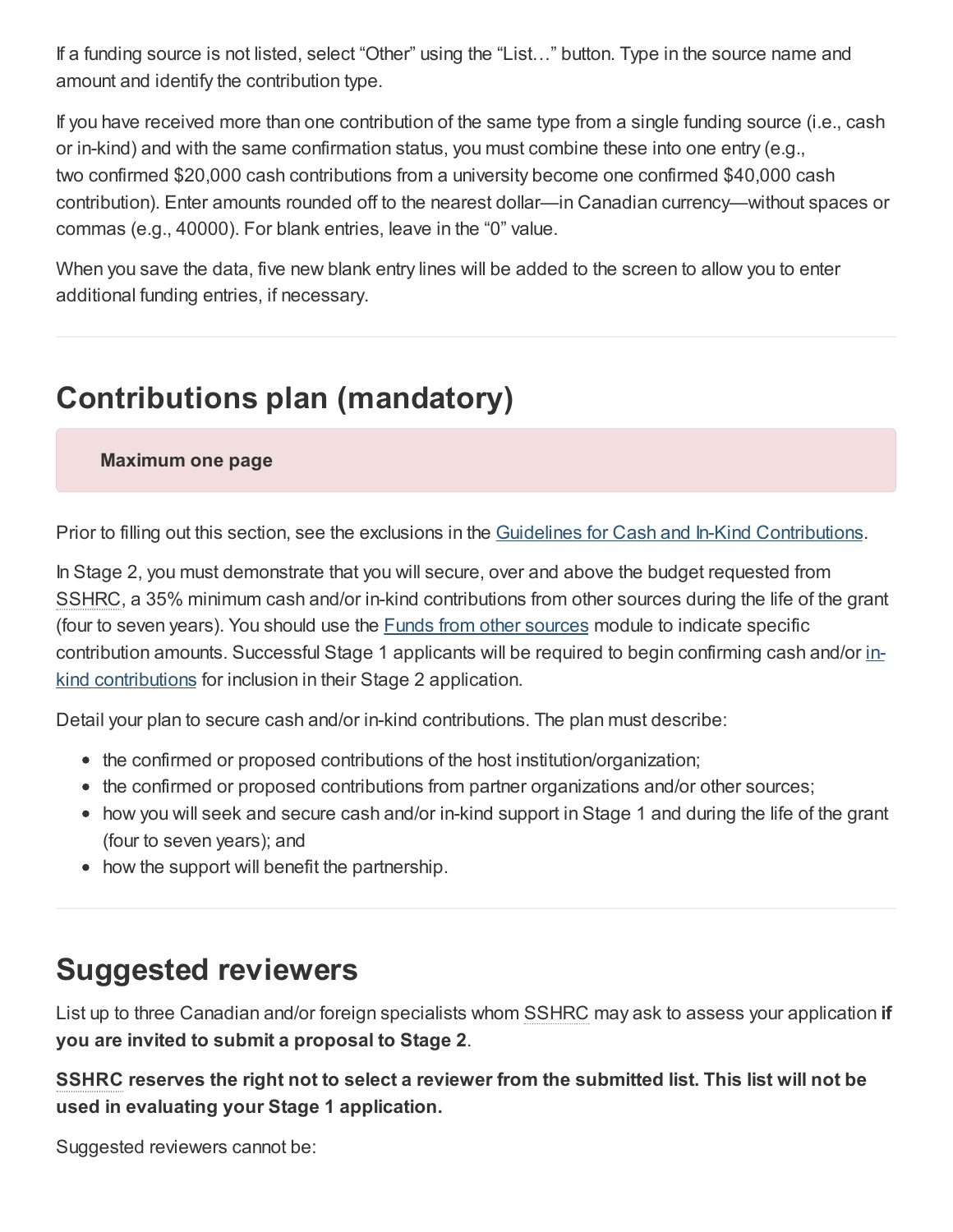- affiliated with your institution or that of any member of your research team (including co-directors, co-applicants and collaborators);
- someone with whom you or any member of your research team has collaborated in the past (e.g., as a co-author or co-editor, or as a co-organizer of a conference or workshop);
- someone with whom you or any member of your team has a personal relationship; or  $\bullet$
- a previous thesis supervisor or anyone who has had a similar supervisory or mentoring relationship with you or a member of the research team over the course of doctoral or postdoctoral studies.

## <span id="page-20-0"></span>**Exclusion of potential reviewers (if applicable)**

#### **Maximum one page**

List potential reviewers who, in your opinion, would be unlikely to provide an impartial review. Provide a justification for excluding potential reviewers (e.g., experts with whom you or members of your research team have had serious disputes). While SSHRC cannot be bound by this information, it will be taken into consideration in the selection of reviewers.

This information will be held in strictest confidence and will not be provided to external reviewers or members of the adjudication committee. Any exclusion should be renewed with any subsequent applications, if still relevant.

## <span id="page-20-1"></span>**Research contributions and relevant experience (mandatory)**

#### **Maximum five pages**

The project director must attach Research contributions and relevant experience. You have five pages in total to address the sections below, as applicable. You may choose to devote more space to certain sections depending on the nature of your past contributions and experience (for example, non-academic project directors may choose to have a larger "Relevant experience" section). The attachment should be presented in this order, as applicable:

- 1. Relevant research [contributions](#page-21-0) over the last six years
- 2. Other research [contributions](#page-22-0)
- 3. Most significant career research [contributions](#page-22-1)
- 4. Career interruptions and special [circumstances](#page-22-2)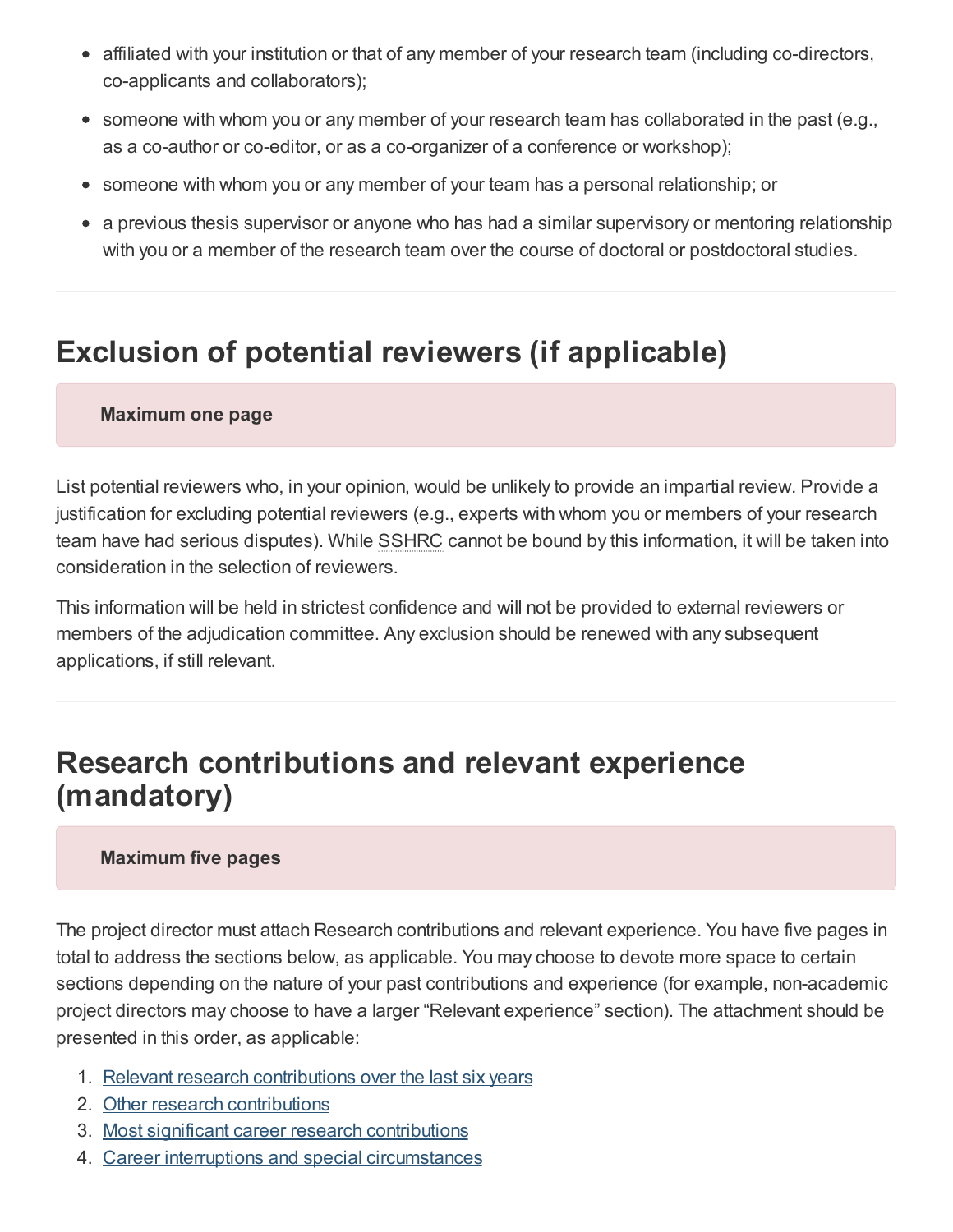- 5. [Contributions](#page-23-0) to training
- 6. Relevant [experience](#page-23-1)

## <span id="page-21-0"></span>**1. Relevant research contributions over the last six years**

Outline your research contributions within six years of the application deadline date. In the case of those candidates claiming career interruptions (see 4. [below](#page-22-2)), you may include publications drawn from your most recent periods of research activity to an overall total of six years.

Provide details, as appropriate, about the contributions you listed, as follows:

- $\bullet$  In the left margin, identify with an asterisk (\*) research contributions that resulted from previous SSHRC support.
- Specify your role in co-authored publications.
- For published contributions, provide complete bibliographic notices (including co-authors, title, publisher, journal, volume, date of publication and number of pages) as they appear in the original publication.
- For publications in languages other than French or English, provide a translation of the title and the name of the publication.
- For recent graduates, list theses.

Group your contributions by category in the following order, as applicable, listing your most recent contributions first.

### **Refereed contributions**

Examples include books (where applicable, subdivide according to those that are single-authored, coauthored and edited works), monographs, book chapters, articles in scholarly refereed journals and conference proceedings.

Be aware that a "refereed work" involves its assessment:

- in its entirety—not merely an abstract or extract;
- before publication; and
- by independent (at arm's length from the author), anonymous, qualified experts.

### **Other refereed contributions**

Examples include papers presented at scholarly meetings or conferences and articles in professional or trade journals.

### **Non-refereed contributions**

Examples include book reviews, published reviews of work, research reports, policy papers and public lectures.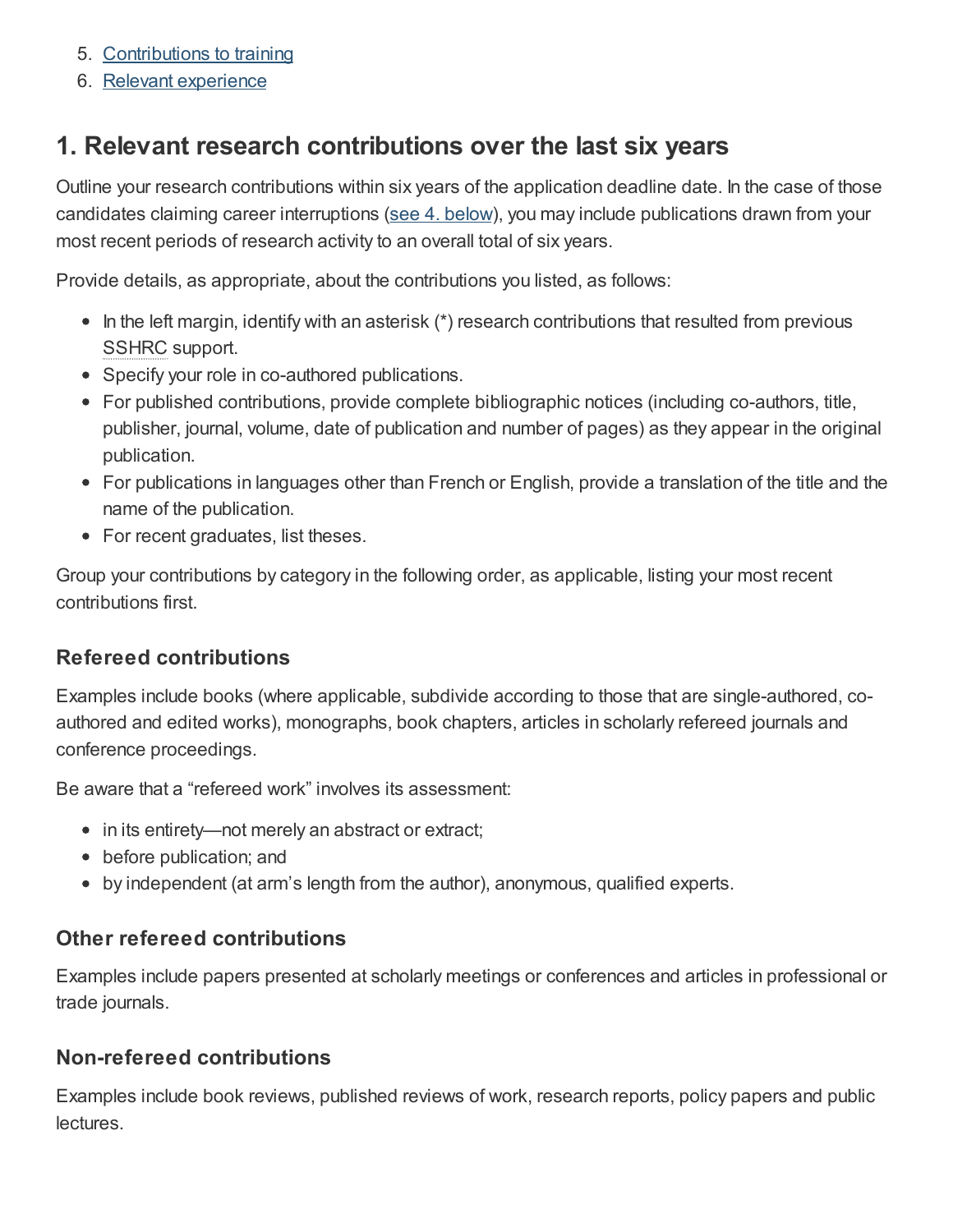### **Forthcoming contributions**

Indicate one of the following statuses: "Submitted," "Revised and submitted," "Accepted" or "In press." Provide the name of the journal or book publisher and the number of pages. Contributions not yet submitted should not be listed.

### **Creative outputs**

Examples of creative outputs may include exhibitions, performances, publications, presentations, and film, video and audio recordings. List your most recent and significant achievements grouped by category. Creative outputs will be evaluated according to established disciplinary standards and creative and/or artistic merit.

If applicable, you can include a website link. SSHRC cannot guarantee that links will be accessed.

## <span id="page-22-0"></span>**2. Other research contributions**

Describe any other contributions to research and the advancement of knowledge within the last six years, including your research contributions to non-academic audiences (e.g., public, policy-makers, private sector and not-for-profit organizations).

### <span id="page-22-1"></span>**3. Most significant career research contributions**

List and rank up to five of your most significant contributions over your entire career. The six-year rule does not apply to this section. Therefore, contributions listed here may differ from those listed in other sections of your CV. Ensure that you explain briefly the significance of the contributions listed.

## <span id="page-22-2"></span>**4. Career interruptions and special circumstances**

**Career interruptions** occur when researchers are taken away from their research work for an extended period of time for health, administrative, family, COVID-19 or other reasons. In these cases, as explained above in the Relevant research [contributions](#page-21-0) over the last six years section, explain the interruption(s) and ask that an overall total of six years of research activity be considered by the adjudicating committee.

**Special circumstances** involve slowdowns in research productivity created by health (and/or disabilityrelated), administrative, family, cultural or community responsibilities, socio-economic context, COVID-19 or other reasons (i.e., the researcher was not completely taken away from research work). Applicants from small institutions may indicate their teaching load in this section if the change in workload impacted their research output.

Indigenous applicants can use the "Special circumstances" section of their application form to describe special circumstances that may have had an impact on their academic or career paths.

SSHRC asks its adjudication committees to consider career interruptions and special circumstances that may have affected candidates' record of research achievements. In doing so, adjudication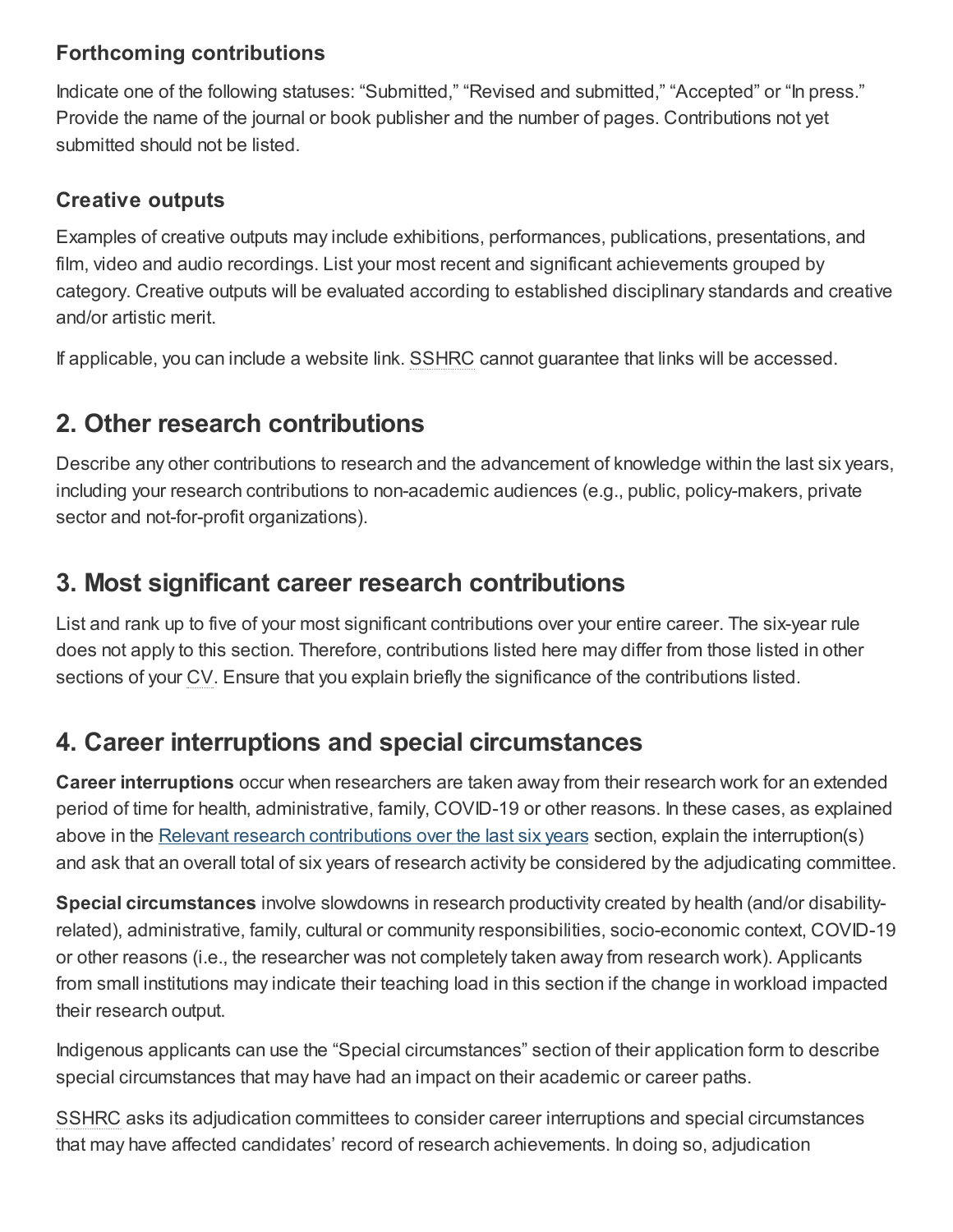committee members will be able to more accurately estimate the productivity of each researcher, independent of any career interruptions or special circumstances in the last six years. Previous productivity is one element that may predict the success of the proposed research project.

All information provided to SSHRC is subject to the *[Privacy](http://laws-lois.justice.gc.ca/eng/acts/P-21/index.html) Act*. Applicants are reminded that the information included in this section of their application will be shared with both external assessors and adjudication committee members for consideration as part of their application. For more information, see merit [review.](https://www.sshrc-crsh.gc.ca/funding-financement/merit_review-evaluation_du_merite/index-eng.aspx) All SSHRC merit reviewers are subject to the Tri-Agency Conflict of Interest and [Confidentiality](http://www.science.gc.ca/eic/site/063.nsf/eng/h_90108244.html) Policy, and are prohibited from sharing this information outside of the merit review process.

### <span id="page-23-0"></span>**5. Contributions to training**

Provide the following information on students you have helped train within the last six years.

- Indicate your role in supervising or co-supervising ongoing and/or completed theses, listing these by the student's level of studies.
- Describe efforts you have made to involve students (e.g., doctoral, master's or undergraduate) in your research activities.
- Specify if opportunities for such contributions have been limited because your postsecondary institution does not have graduate degree programs in your field or discipline.

### <span id="page-23-1"></span>**6. Relevant experience**

In the Relevant experience section, non-academic and academic project directors can describe their previous experience that is relevant to the topic and objectives they are investigating in the application, including their experience in engaging in and/or leading formal partnerships and collaborative research. Justify how this experience will aid you in the proposed activity.

Examples of relevant experience include: working within or with communities and/or organizations (e.g., not-for-profit, public and private sector organizations), non-academic career information, or voluntary work. Include:

- your experience in engaging in and/or leading formal partnerships and collaborative research;
- a brief description of the nature of the work you performed;
- an explanation of how this work has prepared you for your role in the project; and
- $\bullet$  a description of the skills you developed (e.g., training, mentoring, analysis, networking).